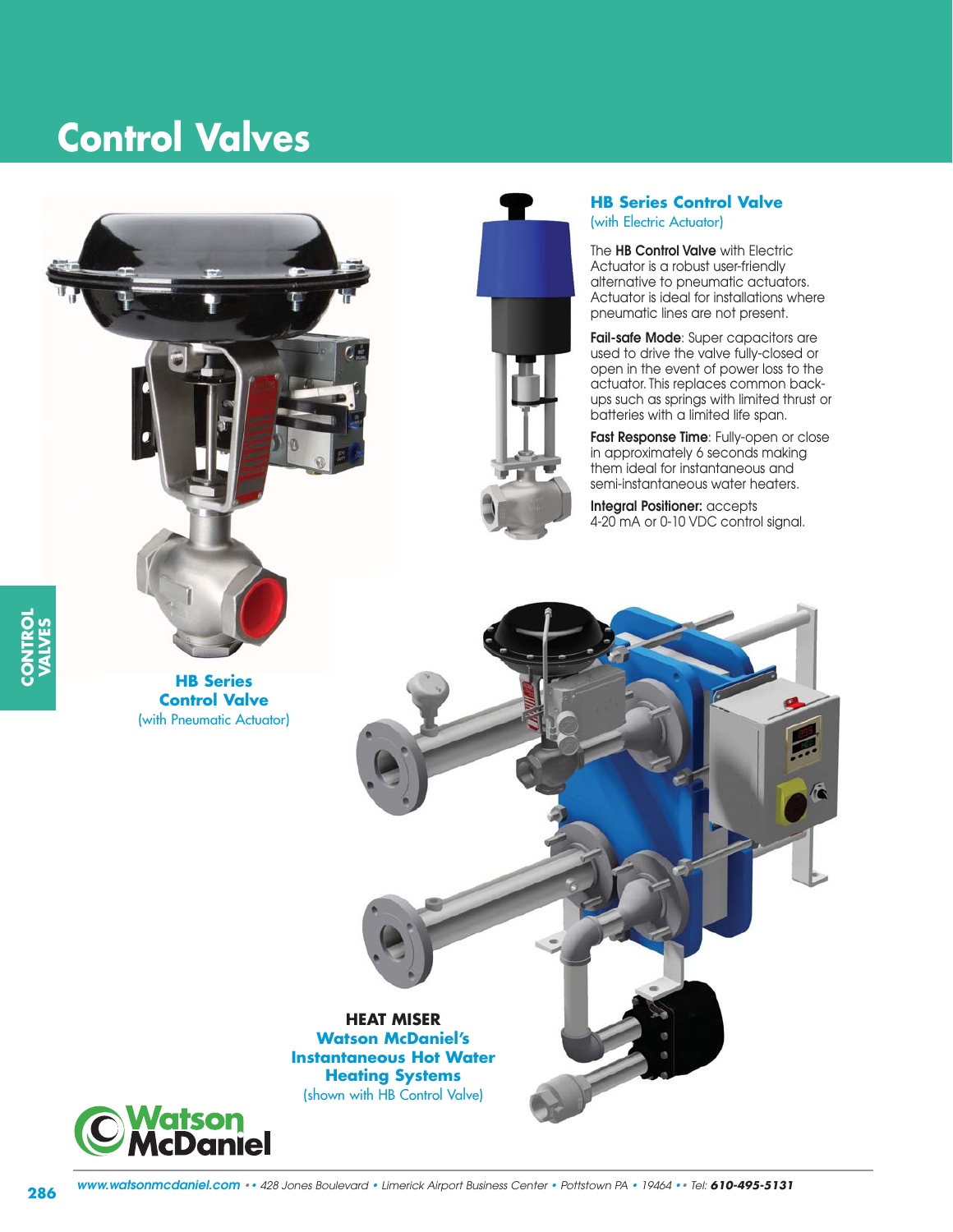# **Control Valves**

#### **Control Valves & Control Loop Components**

A Control Valve is one component of a control loop and relies upon other components for proper function of operation (i.e. controller, sensor, transducer, etc.).

The failure mode of the valve should be considered if the air signal controlling the actuator becomes interrupted. For example: For heating applications with steam, a Normally-Closed/Air-To Open (ATO) Valve should be selected. If the air signal to the actuator is interrupted, the valve will close in a fail-safe position. For cooling applications with water, a Normally-Open/Air-To Close (ATC) should be selected.

Ensure the maximum Close-off Pressure of the valve exceeds the inlet pressure. This is necessary to guarantee the valve assembly will overcome the forces generated in the valve body from the fluid pressure, allowing the valve to open and close properly and completely.

The Pneumatic Actuator accepts an industry-standard air pressure range of 3–15 PSIG, which allows the valve to fully open and fully close and modulate in between.

The Electric Actuator features a 6-8 second actuator time (fully-open to fully-closed), super capacitors which allow Fail-Safe operation in the event of a power loss, and an integral positioner which accepts 4-20 mA or 0-10 VDC control signal. Ideal for instantaneous water heaters.



**Valve Positioner**

# **I/P Transducer**



**Electronic PID Controller**

**CONTROL VALVES**

**Sensor**

| <b>Control Valves</b>                                                                                                                                                                                                                       | Page No.                 |
|---------------------------------------------------------------------------------------------------------------------------------------------------------------------------------------------------------------------------------------------|--------------------------|
|                                                                                                                                                                                                                                             |                          |
| HB-Series 2-Way & W910TB 3-Way Control Valves                                                                                                                                                                                               | 288-297                  |
| <b>HB-Series</b> 2-Way Valves<br><b>W910TB</b> 3-Way Valves<br>HB-Series & W910TB: Capacity Charts                                                                                                                                          | 288<br>293<br>296        |
| <b>Controllers &amp; Sensors</b>                                                                                                                                                                                                            |                          |
| <b>Introduction:</b> Control Loop Operation & Components<br><b>TR890 Series</b> Electronic PID Controller<br><b>TA901 Series</b> Electropneumatic I/P Transducer<br><b>TA987</b> Air Filter/ Regulator (for TA901 Pneumatic Control Device) | 298<br>302<br>304<br>305 |
| <b>Electronic Temperature Sensors (RTD or Thermocouple)</b><br><b>Thermowells</b> (for Temperature Sensors)                                                                                                                                 | 306<br>307               |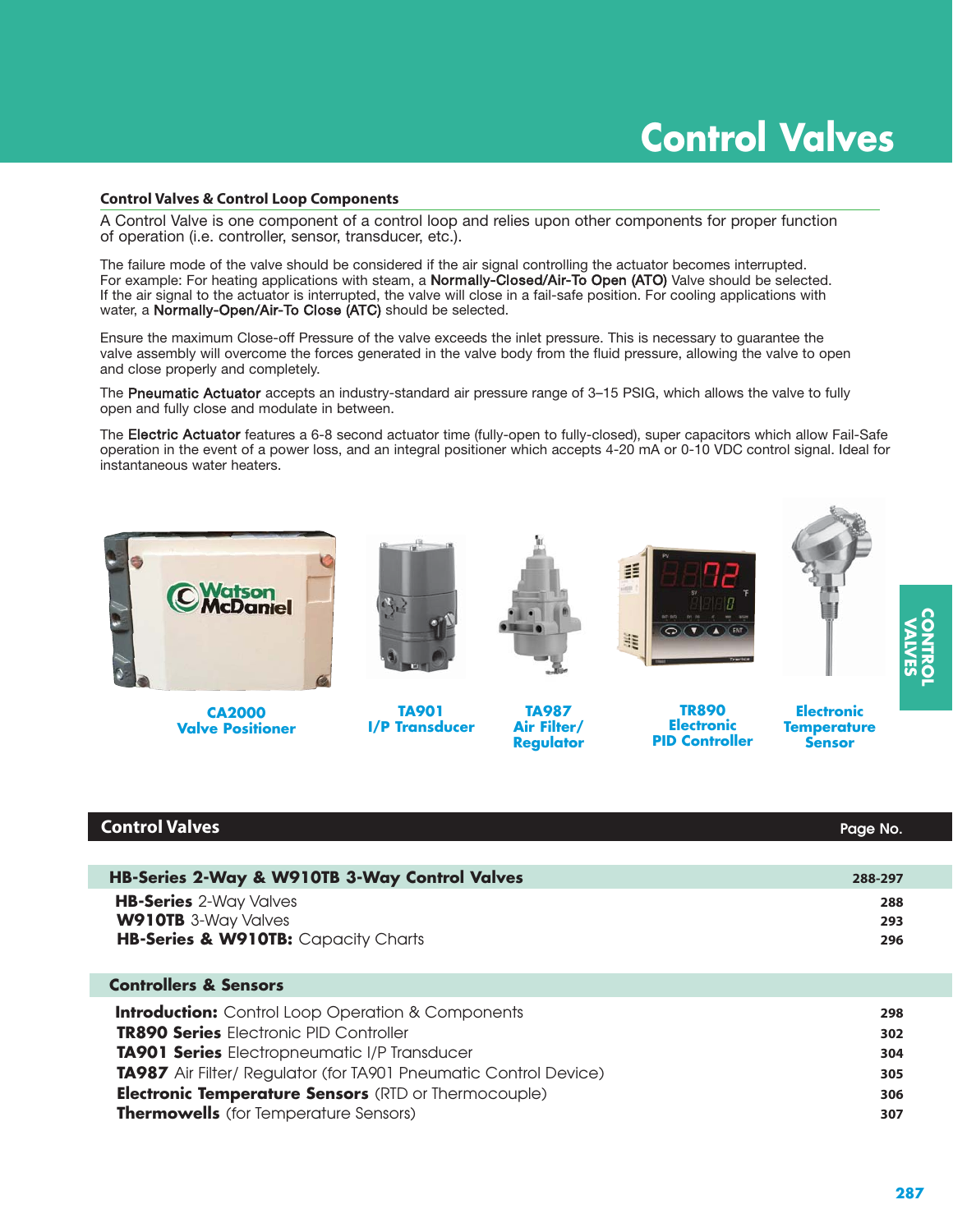**2-Way Valve** 

# **HB** Series **Control Valves**

# **HB Series Control Valve** with **Pneumatic Actuator**

| <b>Models</b>                         | <b>HB Series</b>                         |
|---------------------------------------|------------------------------------------|
| Service                               | Steam, Air, Water                        |
| <b>Sizes</b>                          | $1/2$ ", $3/4$ ", $1$ ", $11/2$ ", $2''$ |
| Connections                           | <b>NPT, 150# FLG, 300# FLG</b>           |
| <b>Body Material</b>                  | <b>316 Stainless Steel</b>               |
| <b>Plug and Seat Material</b>         | <b>Stainless Steel</b>                   |
| <b>PMA Max. Operating Pressure</b>    | 720 PSIG @ 100°F                         |
| <b>TMA Max. Operating Temperature</b> | 450°F @ 497 PSIG                         |
| <b>Min Operating Temperature</b>      | $-20^{\circ}$ F                          |
| Max Air Supply Pressure               | <b>40 PSIG</b>                           |
| <b>Max Ambient Temperature</b>        | $280^{\circ}$ F                          |
| <b>Min Ambient Temperature</b>        | $-20^{\circ}$ F                          |

#### **DESIGN PRESSURE/TEMPERATURE RATING – PMA/TMA**

**NPT 300 PSIG @ 450˚F 150# FLG 150 PSIG @ 450˚F 300# FLG 300 PSIG @ 450˚F**



**These Control Valve feature all 316 Stainless Steel bodies and trim for use with Steam, Water, Glycol and other chemically compatible fluids.**

The **HB Series** is a high performance, general service control valve designed using Computational Fluid Dynamics (CFD) for high control accuracy, optimized flow characteristics and extended service life. These control valves, with stainless steel bodies, are equipped with a contoured plug design to withstand the rigorous nature of steam service and are compatible with many fluids and environments. Modern manufacturing techniques and modular construction allows these stainless steel valves to be extremely cost-effective in comparison to valves with bronze, cast iron or cast steel bodies. The standard configuration has an equal percentage flow characteristic with metal-to-metal seating, spring-loaded Teflon V-ring stem packing and pneumatic actuator. The HB Series is available with both pneumatic or electric actuation.

#### **Description & Operation**

A control valve is a device capable of modulating flow at varying degrees between minimal flow and full capacity in response to a signal from an external control device. The valve modulates flow through movement of a valve plug in relation to the port(s) located within the valve body. The valve plug is attached to a valve stem, which, in turn, is connected to the actuator. The actuator, which can be pneumatically or electrically operated, directs the movement of the stem as dictated by the external control device.

#### **Options & Associated Control Loop Accessories**

- Electric Actuators
- Positioner: Pneumatic, Electro-Pneumatic or Explosion-Proof
- PID Electronic Controllers (TR890 Series)
- I/P converters (Model TA901)
- Air Filter Regulators (Air Sets-Model TA987)
- Thermocouples
- RTD's
- Pressure Transmitters

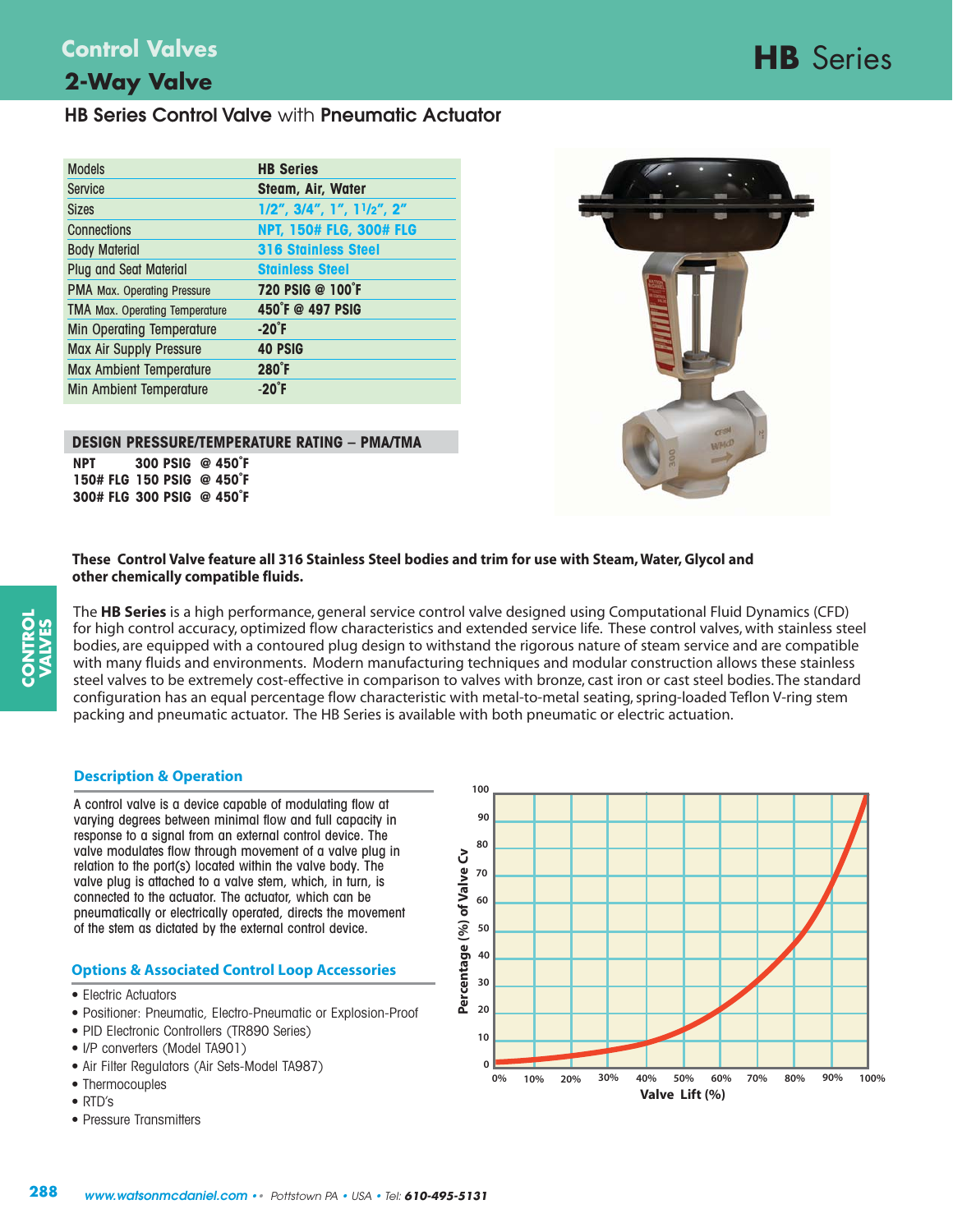# **HB** Series

### **HB Series Control Valve** with **Pneumatic Actuator**

| <b>MATERIALS • Pneumatic Actuator</b> |                         |                           |  |  |  |
|---------------------------------------|-------------------------|---------------------------|--|--|--|
| 14                                    | Yoke                    | Stainless steel           |  |  |  |
| 15                                    | Lower actuator stem     | Stainless steel           |  |  |  |
| 16                                    | Upper diaphragm case    | Epoxy painted steel       |  |  |  |
| 17                                    | Diaphragm plate         | Nickel plated steel       |  |  |  |
| 18                                    | Diaphragm*              | Nylon reinforced Neoprene |  |  |  |
| 19                                    | Lower diaphragm case    | Epoxy painted steel       |  |  |  |
| 20                                    | Upper guide bush        | SS/Bronze Impregnated     |  |  |  |
| 21                                    | Upper actuator stem     | Stainless steel           |  |  |  |
| 22                                    | Nameplate               | Stainless steel           |  |  |  |
| 23                                    | Hex nut                 | Stainless steel           |  |  |  |
| 24                                    | Stem O-ring*            | Viton                     |  |  |  |
| 25                                    | Yoke O-ring*            | Viton                     |  |  |  |
| 26                                    | Upper guide O-ring*     | Viton                     |  |  |  |
| 27                                    | Ring nut*               | Stainless steel           |  |  |  |
| 28                                    | Diaphragm washer        | Stainless steel           |  |  |  |
| 29                                    | Springs†                | Stainless steel           |  |  |  |
| 30                                    | Position indicator disc | Stainless steel           |  |  |  |
| 33/34                                 | Hex bolt & nut          | Grade 5 steel zinc plated |  |  |  |

† **Air-To-Open Actuator**: 6 Actuator Springs

† **Air-To-Close Actuator**: 3 Actuator Springs

**Diaphragm Area = 47 in2**

|                | <b>MATERIALS • Valve Body</b> |                            |  |  |  |  |  |
|----------------|-------------------------------|----------------------------|--|--|--|--|--|
| 1              | Stem & Plug Assembly*         | Stem: 316 SS, Plug: 303 SS |  |  |  |  |  |
| $\overline{2}$ | Lower Seal Bushing            | 303 Stainless Steel        |  |  |  |  |  |
| 3              | Gland Nut                     | 303 Stainless Steel        |  |  |  |  |  |
| 4              | Stem Seal Spring*             | 302 Stainless Steel        |  |  |  |  |  |
| 5              | Guide Bushing*                | Rulon 641                  |  |  |  |  |  |
| 6              | Washer                        | 303 Stainless Steel        |  |  |  |  |  |
| 7              | V-ring Stem Seals*            | <b>PTFE</b>                |  |  |  |  |  |
| 8              | Body                          | 316 Stainless Steel        |  |  |  |  |  |
| 10             | <b>Body Plug</b>              | 316 Stainless Steel        |  |  |  |  |  |
| 11             | Body Gasket*                  | 303 Stainless Steel        |  |  |  |  |  |
| 13             | Packing O-Ring                | <b>PTFE</b>                |  |  |  |  |  |

\* Available as part of a spares kit.



**150# FLG or 300# FLG Available**





| <b>Technical Information</b> |                             |
|------------------------------|-----------------------------|
| <b>Plug Design</b>           | Contoured                   |
| <b>Flow Characteristics</b>  | Equal Percentage            |
| Leakage Rating               | ANSI/FCI 70-2 Class IV      |
| Rangeability                 | 50:1                        |
| <b>Travel</b>                | 3/4''                       |
| <b>Actuator Area</b>         | 47 sq. in.                  |
| <b>Body Design Rating</b>    | Class 300                   |
| <b>Primary Stem Seals</b>    | PTFE Live-Loaded V-Ring     |
| Diaphragm Design             | Semi-Rolling                |
| Design                       | Multi-Spring Diaphragm      |
| Action (field-reversible)    | Air-to-Open<br>Air-to-Close |
| <b>Positioner Mounting</b>   | IEC 60534-6-1 (NAMUR)       |
| <b>Stem Wiper</b>            | 0-Ring                      |

**CONTROL**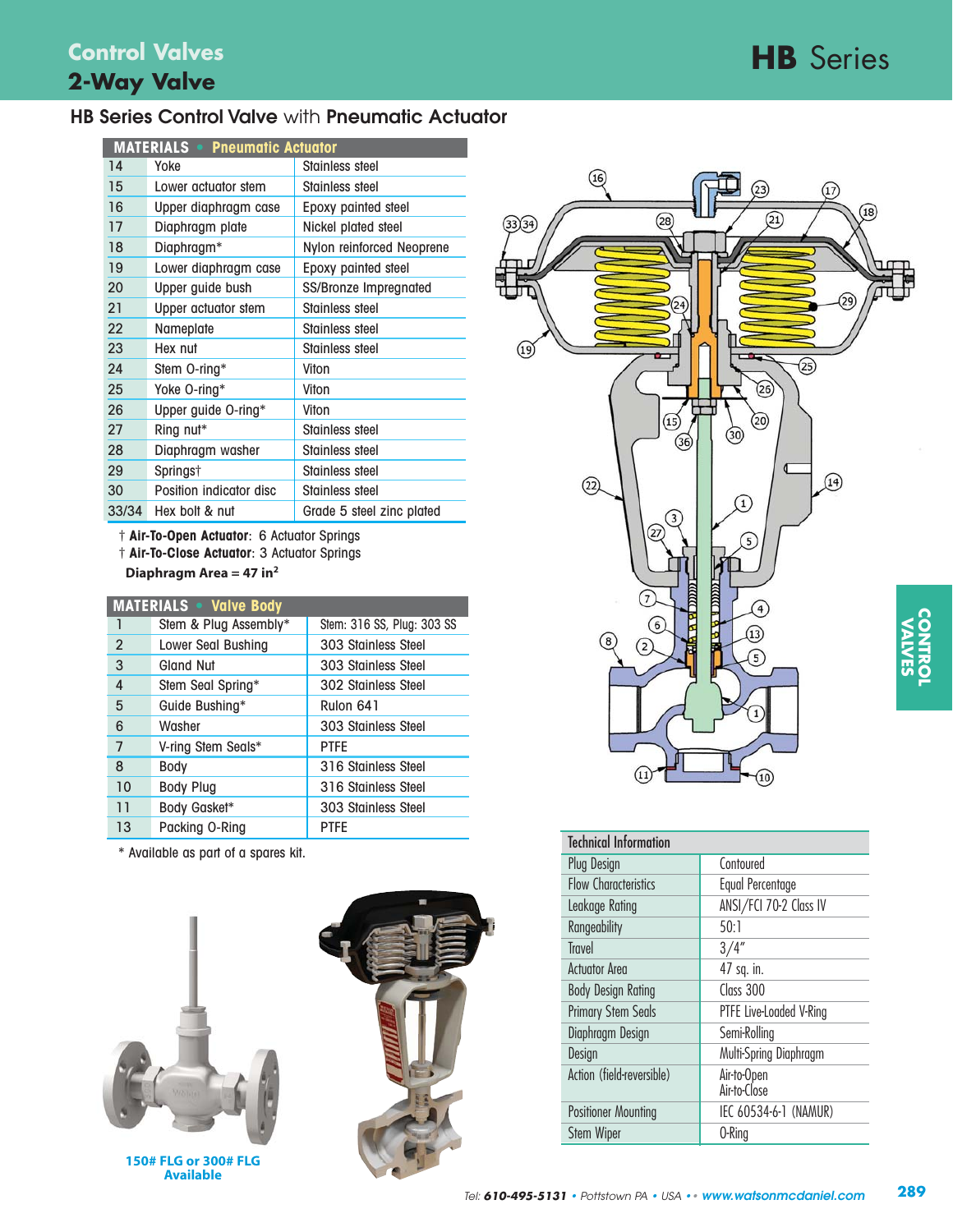# **HB** Series **Control Valves 2-Way Valve**

### **HB Series Control Valve** with **Pneumatic Actuator**



#### **HB Control Valve Selection**

**CONTROL**

| Air-To-CLOSE (Normally OPEN)  |                   |             |                |                                   |     |      |            |            |            |                    |
|-------------------------------|-------------------|-------------|----------------|-----------------------------------|-----|------|------------|------------|------------|--------------------|
| <b>Model</b>                  | <b>Size</b>       |             | $C_v$          | <b>Close-Off Pressure</b>         |     |      |            | <b>FLG</b> | <b>FLG</b> | <b>Approximate</b> |
| <b>HB</b>                     | <b>Connection</b> | <b>Full</b> | <b>Reduced</b> | $(PSI\triangle P)$                |     |      | <b>NPT</b> | #150       | #300       | Weight             |
|                               | (NPT)             | <b>Port</b> | <b>Port</b>    | <b>No Positioner / Positioner</b> |     | A    | B          | B          | B          |                    |
| <b>HB-12-N-ATC</b>            | $1/2$ "           | 5.0         | 3.5            | 300                               | 300 | 1.76 | 4.5        | 7.25       | 7.75       | 22 lbs [10 kg]     |
| <b>HB-13-N-ATC</b>            | $3/4$ "           | 6.5         | 3.5            | 300                               | 300 | 1.76 | 4.5        | 7.25       | 7.75       | 22 lbs [10 kg]     |
| <b>HB-14-N-ATC</b>            | 1"                | 10          | 7              | 300                               | 300 | 1.74 | 4.5        | 7.25       | 7.75       | 24 lbs [11 kg]     |
| <b>HB-16-N-ATC</b>            | $11/2$ "          | 22          | 17.5           | 230                               | 300 | 2.15 | 5.0        | 8.75       | 9.25       | 26 lbs [12 kg]     |
| <b>HB-17-N-ATC</b>            | 2"                | 42          | 32             | 120                               | 300 | 2.31 | 6.0        | 10         | 10.5       | 29 lbs [13 kg]     |
| Air-To-OPEN (Normally CLOSED) |                   |             |                |                                   |     |      |            |            |            |                    |
| <b>HB-12-N-ATO</b>            | $1/2$ "           | 5.0         | 3.5            | 300                               | 300 | 1.76 | 4.5        | 7.25       | 7.75       | 22 lbs [10 kg]     |
| <b>HB-13-N-ATO</b>            | 3/4''             | 6.5         | 3.5            | 300                               | 300 | 1.76 | 4.5        | 7.25       | 7.75       | 22 lbs [10 kg]     |
| <b>HB-14-N-ATO</b>            | 1"                | 10          | 7              | 300                               | 300 | 1.74 | 4.5        | 7.25       | 7.75       | 24 lbs [11 kg]     |
| <b>HB-16-N-ATO</b>            | $1^{1}/2$ "       | 22          | 17.5           | 170                               | 225 | 2.15 | 5.0        | 8.75       | 9.25       | 26 lbs [12 kg]     |
| <b>HB-17-N-ATO</b>            | 2"                | 42          | 32             | 85                                | 135 | 2.31 | 6.0        | 10         | 10.5       | 29 lbs [13 kg]     |

#### **Model Code Configuration Chart**

| Models                  |                                         | Code Size                  |                                                      | Code              | <b>Connection Type</b>             | Actuator                 |                             |
|-------------------------|-----------------------------------------|----------------------------|------------------------------------------------------|-------------------|------------------------------------|--------------------------|-----------------------------|
| <b>HB</b><br><b>HBR</b> | <b>Full Port</b><br><b>Reduced Port</b> | 12<br>13<br>14<br>16<br>17 | 1/2"<br>3/4''<br>1''<br>11/2''<br>$2^{\prime\prime}$ | N<br>F150<br>F300 | <b>NPT</b><br>150# FLG<br>300# FLG | <b>ATC</b><br><b>ATO</b> | Air-to-Close<br>Air-to-Open |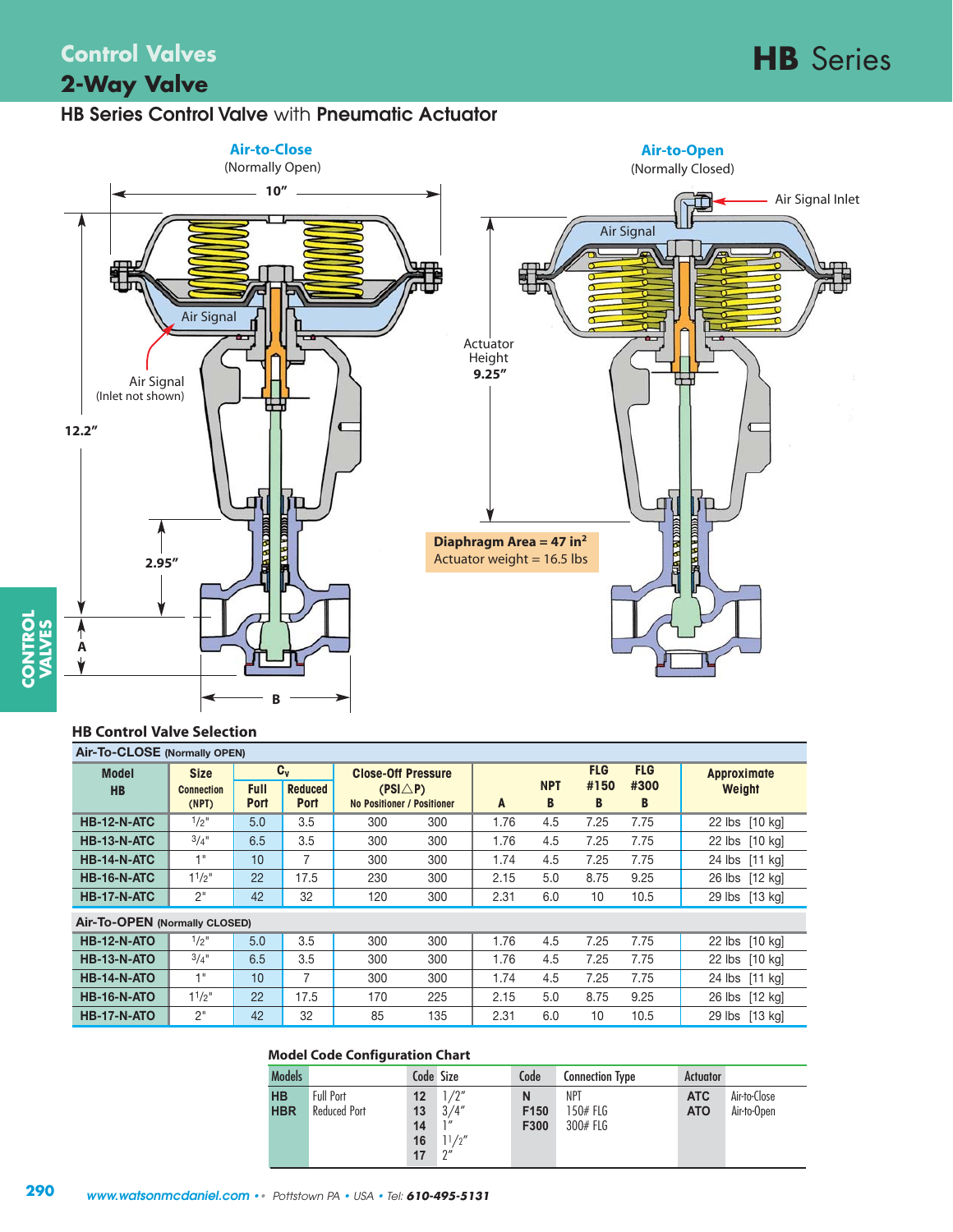# **2-Way Valve Control Valves**

## **HB Series Control Valve** with **Pneumatic Actuator**



### **Type 2000 Valve Positioner**

#### **(Pneumatic** or **Electro-Pneumatic)**

Type 2000 Valve Positioners (Pneumatic and Electro-Pneumatic) are mechanical devices designed to provide enhanced control, stability, and shut-off capability in extreme flow applications. The positioner, which is mounted to the valve's yoke assembly and linked to the valve stem, receives a signal from an external control source, compares the control signal to the actual position of the valve plug, and then sends a corrected signal to the valve's actuator, thereby positioning the valve plug for optimum flow modulation.



Wildo

Watson<br>McDaniel

| <b>Type-2000</b>         | Pneumatic                                     | <b>Electro-Pneumatic</b> |  |
|--------------------------|-----------------------------------------------|--------------------------|--|
| <b>Input Signal</b>      | $3-15$ PSI                                    | $4-20$ mA                |  |
| <b>Supply Pressure</b>   | 145 PSI maximum                               | 21.8 - 145 PSI           |  |
| <b>Linearity Error</b>   | 0.7 % full span                               | $<$ 1.0% of full span    |  |
| <b>Hysteresis</b>        | 0.4 % full span                               | $<$ 0.6% of full span    |  |
| <b>Repeatability</b>     | 0.3 % full span                               | $<$ 0.5% of full span    |  |
| <b>Pressure Gain</b>     | 750 P-out/P-in                                | 750 P-out/P-in           |  |
| <b>Flow Capacity</b>     | <b>SCFM</b>                                   | <b>SCFM</b>              |  |
| @20 PSI                  | 9.5                                           | 9.5                      |  |
| @87 PSI                  | 28.3                                          | 28.3                     |  |
| @145 PSI                 | 47.1                                          | 47.1                     |  |
| Air Consumption          | <b>SCFM</b>                                   | <b>SCFM</b>              |  |
| @20 PSI                  | 0.18                                          | 0.2                      |  |
| @87 PSI                  | 0.53                                          | 0.6                      |  |
| @145 PSI                 | 0.88                                          | 1.0                      |  |
| Impedance                |                                               | 260 Ohms at 70° F        |  |
| Loop Load                |                                               | 5.2 Volts at 70°F        |  |
| <b>Port Size</b>         | $1/4$ " NPT;                                  | $1/2$ " NPT              |  |
|                          | Gauge Ports 1/8" NPT                          |                          |  |
| <b>Temperature Range</b> | $-40° F - 185° F$                             |                          |  |
| Media                    | Oil-free Instrument Air Filtered to 40 micron |                          |  |
| <b>Enclosure</b>         | NEMA 4X                                       |                          |  |

### **Type 2000 Valve Positioner (Pneumatic** or **Electro-Pneumatic)**

| Valve Positioner Model Code Configuration |  |
|-------------------------------------------|--|
|-------------------------------------------|--|

|  | Example Model: CA2000L1C3N |
|--|----------------------------|
|  |                            |

| Model                                                | <b>Postioner Type</b>                             | Indicator                               | Code |
|------------------------------------------------------|---------------------------------------------------|-----------------------------------------|------|
| <b>CA2000L1C3</b><br>CA2010L1C3<br><b>CA2020L1C3</b> | Pneumatic<br>Electro-Pneumatic<br>Explosion-Proof | None (Standard Linear)<br>Dome (Option) | N    |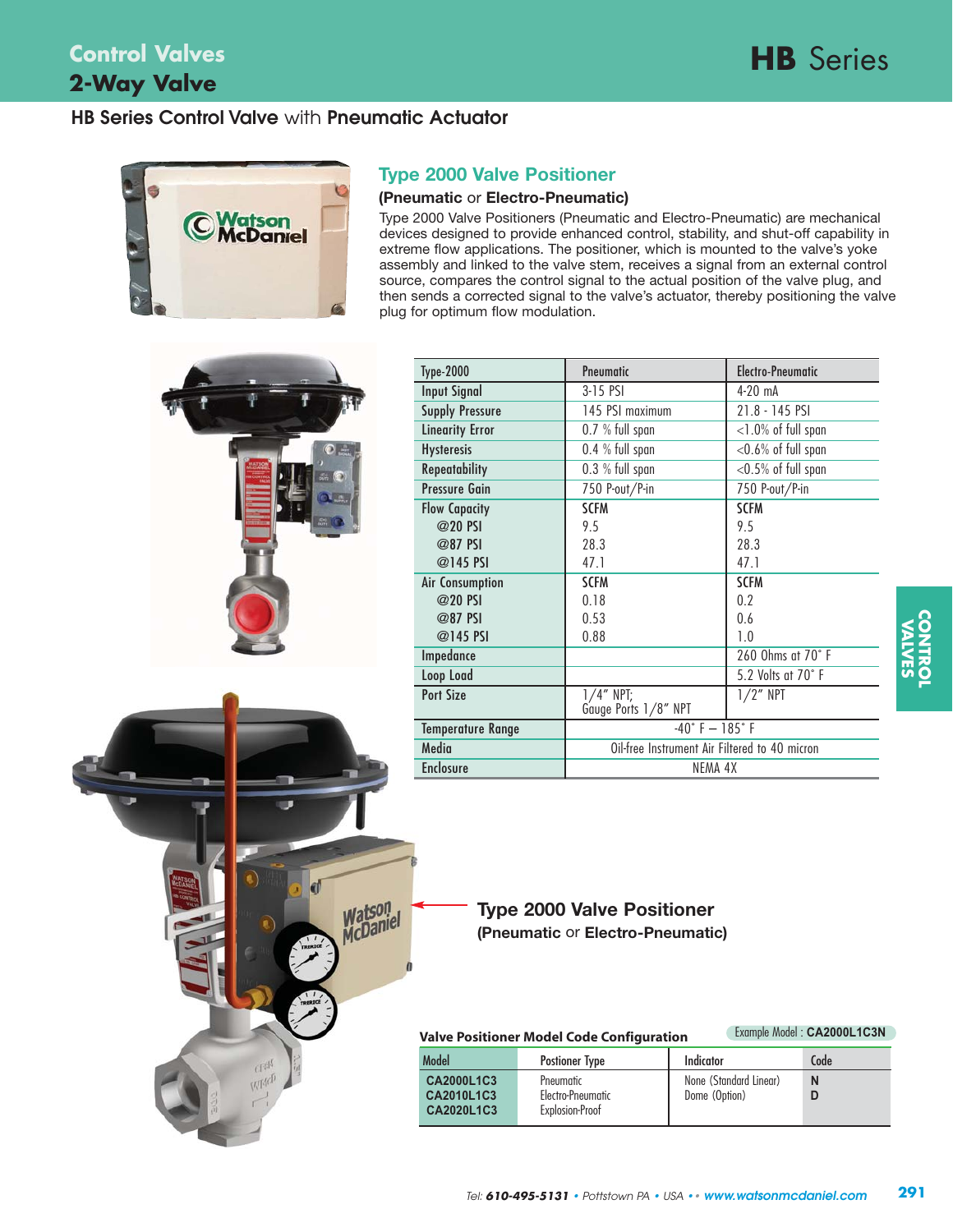# **HB** Series **Control Valves 2-Way Valve**

## **HB Series Control Valve** with **Electric Actuator**

The **HB Series Control Valve** with **Electric Actuator** is a robust, user-friendly alternative to the standard pneumatic actuator on the HB Series Control Valve. With fast and precise movement, this actuator is designed to handle a broad range of applications including instantaneous and semi-instantaneous water heaters. Ideal for installations where pneumatic lines are not present or are prohibitive.

| <b>WMEA Electric Actuator Specifications</b>  |                                 |  |  |  |  |
|-----------------------------------------------|---------------------------------|--|--|--|--|
| <b>Power Supply</b>                           | <b>115VAC</b><br>24VAC<br>24VDC |  |  |  |  |
| <b>Nominal Current (A)</b>                    | 2<br>0.66<br>3.15               |  |  |  |  |
| <b>Max Current (A)</b>                        | 2.6<br>0.86<br>4.1              |  |  |  |  |
| <b>Max Power Consumption (W)</b>              | 53<br>48<br>57                  |  |  |  |  |
| <b>Force</b>                                  | 1,100 lbs                       |  |  |  |  |
| <b>Stem Velocity</b>                          | $0.088 - 0.177$ in/sec          |  |  |  |  |
| <b>Nominal 3/4" Travel Time</b>               | $6 - 8$ sec                     |  |  |  |  |
| <b>Duty Cycle, IEC 60034-1,8</b>              | S2 30min S4 50% ED @ 77°F       |  |  |  |  |
| <b>Ambient Temperature</b>                    | $-4$ to 140 $\degree$ F         |  |  |  |  |
| <b>Shut-off Pressure</b><br>$(1/2"$ to 2" HB) | 300 psig                        |  |  |  |  |
| <b>Actuator Weight</b>                        | $17.6$ lbs                      |  |  |  |  |

### **Features and Benefits**

- **Fast Response:** These actuators are respond extremely fast and will fully open or close the HB Control Valve in approximately 6 seconds making them ideal for instantaneous and semiinstantaneous water heaters. Typical signal response time is 2-3 seconds.
- **Fail-Safe Mode:** Super capacitors are used to drive the valve fully-closed or open in the event of power loss to the actuator. This replaces common back-ups such as springs with limited thrust or batteries with a limited life span.
- **High Stem Thrust:** Allows close-off of all HB valves sizes against the full rating of 300 psig.
- **Integral Positioner:** Accepts 4/0-20mA or 2/0-10 VDC control signals, eliminating the need for a separate I/P transducer.
- **Field-Configurable:** Using a PC, the actuator can be field-configured for minimum closing position, maximum opening position, fail-open, fail-close or stay-put failure mode in the event of power loss.

### **Options & Associated Control Loop Accessories**

- USB Kit for parameter customization
- PID Electronic Controllers (TR890 Series)
- Thermocouples
- RTD's
- Pressure Transmitters

|  |  | <b>Model Code Configuration Chart</b> |  |
|--|--|---------------------------------------|--|
|--|--|---------------------------------------|--|

| <b>Models</b> |                     | Code Size       |        | Code             | <b>Connection Type Actuator</b> |            |             | <b>Power</b> |          |
|---------------|---------------------|-----------------|--------|------------------|---------------------------------|------------|-------------|--------------|----------|
| <b>HB</b>     | Full Port           | 12 <sup>2</sup> | 1/2"   | N                | NPT                             | <b>EFC</b> | Fail-Closed | <b>24V</b>   | 24VAC/DC |
| <b>HBR</b>    | <b>Reduced Port</b> | 13 <sup>7</sup> | 3/4''  | F <sub>150</sub> | $150#$ FLG                      | <b>EFO</b> | Fail-Open   | <b>115V</b>  | 115VAC   |
|               |                     | 14              | י ו    | F300             | $300#$ FLG                      |            |             |              |          |
|               |                     | 16 <sup>1</sup> | 11/y'' |                  |                                 |            |             |              |          |
|               |                     | 17              | 2''    |                  |                                 |            |             |              |          |



**HB Series Control Valve** (with Electric Actuator)

(For valve dimensions refer to HB Selection Chart )

**B**

| Additional Technical Information |                                                                                                                                                                                    |
|----------------------------------|------------------------------------------------------------------------------------------------------------------------------------------------------------------------------------|
| <b>Motor Protection</b>          | Electric motor current monitoring with<br>safety cut-off                                                                                                                           |
| Set Value Feedback               | 4/0-20mA or 2/0-10 VDC selectable,<br>split range operation                                                                                                                        |
| <b>Valve Positioner Function</b> | Integrated positioner, deadband adjustable<br>from 0.5 to 5%, shutoff min                                                                                                          |
| Automatic Start-up               | Recognizing the end position(s) and<br>auto-scaling set and feedback values                                                                                                        |
| Internal Fault Monitoring        | Torque, set value, temperature, power supply,<br>positioning deviation, etc                                                                                                        |
| <b>Diagnostic Function</b>       | Stores accumulated operation data (motor &<br>total run time, number of starts) and data<br>sets of current values (set value, feedback<br>value, torque, temp, and error messages |
| <b>Communication Interface</b>   | USB interface with Software - enables<br>parameter adjustments                                                                                                                     |
| Cable Glands                     | 2x M20x1.5 & 1x M16x1.5                                                                                                                                                            |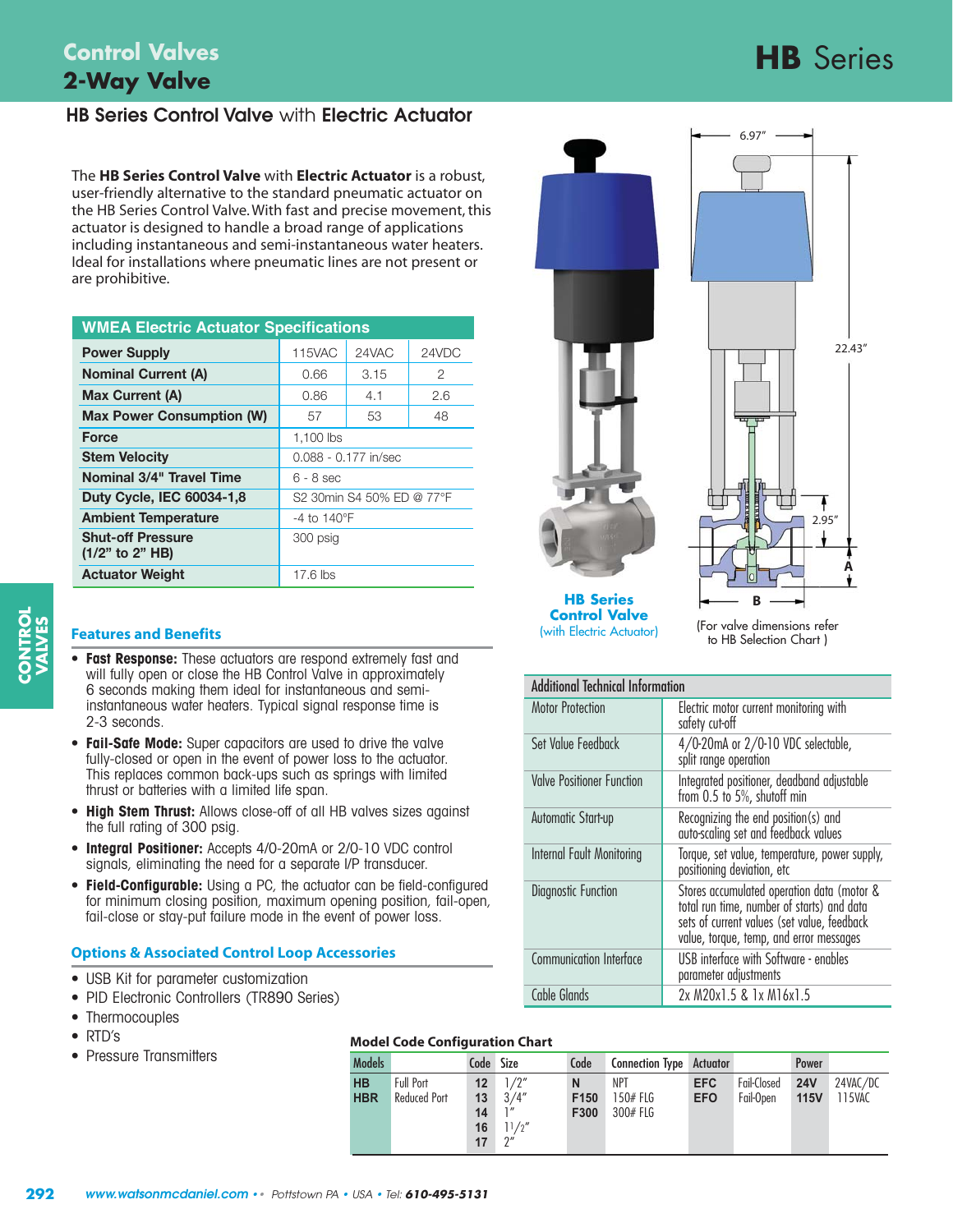# **W910TB 3-Way Valve Control Valves**

#### **for MIXING & DIVERTING • Water & Other Liquids**

| <b>Models</b>             | <b>W910TB</b>                                                              |
|---------------------------|----------------------------------------------------------------------------|
| <b>Service</b>            | <b>Water, Other Liquids</b>                                                |
| <b>Sizes</b>              | $1/2$ ", $3/4$ ", $1$ ", $11/4$ ", $11/2$ ", $2$ ",<br>$2^{1}/2$ ", 3", 4" |
| Connections               | <b>Union Ends, 125# Flanged</b><br>250# Flanged (optional)                 |
| <b>Body Material</b>      | $1/2" - 2"$ Bronze<br>$2^{1}/2'' - 4''$ Cast Iron                          |
| <b>Seat Material</b>      | <b>Stainless Steel</b>                                                     |
| <b>Max Inlet Pressure</b> | <b>250 PSIG</b>                                                            |

#### **DESIGN PRESSURE/TEMPERATURE RATING – PMA/TMA**

**Union Ends 250 PSIG @ 450˚F 125# FLG 125 PSIG @ 450˚F**

#### **Typical Applications**

**W910TB 3-way Pneumatically-Actuated** control valve can be used for mixing or diverting and are actuated by a 3-15 PSIG instrument air signal placed to the top of the actuator housing that will modulate the position of the valve.

3-way valves are used for mixing two flows together, or for diverting a flow to or around a device (bypass). In order to produce a consistent flow quantity for stable operation, the pressure drop across both flow paths (inlet to outlet) must be nearly equal. The sleeve type design is constructed with an O-ring around the sleeve. The O-ring is suitable for water or glycol type service, up to a maximum of 300˚F. A higher temperature O-ring for use with other fluids, such as oil or for temperatures up to 410˚F, is available. Consult factory.

#### **Principle of Operation**

A control valve is comprised of an actuator mounted to a valve. The valve modulates flow through movement of a valve plug in relation to the port(s) located within the valve body. The valve plug is attached to a valve stem, which, in turn, is connected to the actuator. The pneumatic actuator directs the movement of the stem as dictated by the external control device.

| <b>W910TB Actuator Specifications</b>  |                                                                                      |
|----------------------------------------|--------------------------------------------------------------------------------------|
| <b>Actuator Housing</b>                | Die cast aluminum, epoxy powder<br>coated blue finish.                               |
| <b>Setting Scale</b>                   | Integral to housing                                                                  |
| <b>Adjustment Screw</b>                | <b>Brass</b>                                                                         |
| <b>Spring</b>                          | Cadmium plated                                                                       |
| <b>Pressure Plate</b>                  | Aluminum                                                                             |
| <b>Diaphragm</b>                       | Nylon reinforced EPDM                                                                |
| Air Pressure to<br><b>Diaphragm</b>    | 30 PSIG maximum                                                                      |
| <b>Air Connection</b>                  | $1/s$ " NPT Female                                                                   |
| <b>Operating</b><br><b>Temperature</b> | Ambient:-40°F (-40°C) to 180°F (82°C)<br>Process Flow:-40°F (-40°C) to 410°F (210°C) |



### **NOT FOR USE WITH STEAM**



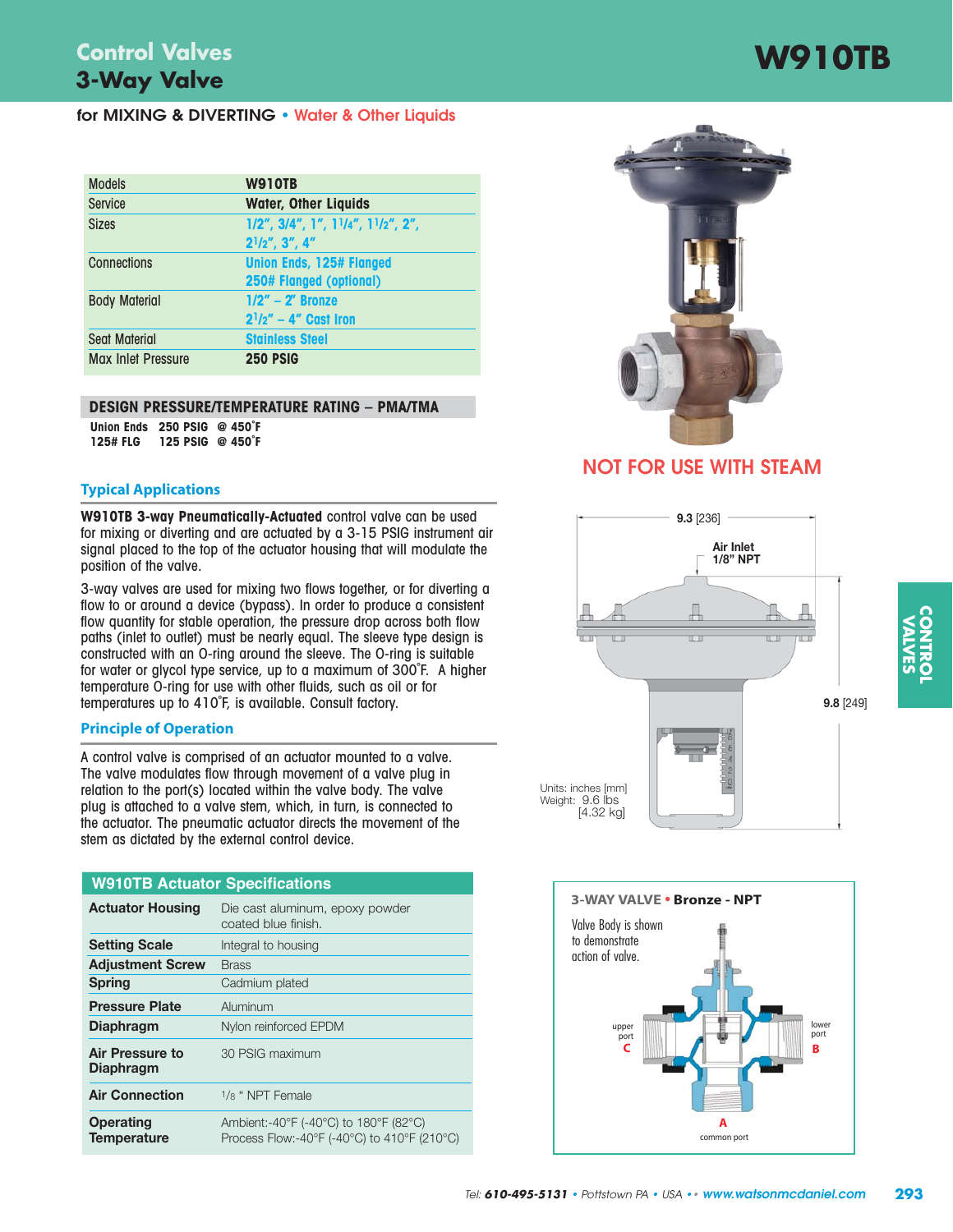### **Control Valves W910TB 3-Way Valve Bodies • BRONZE**

**for MIXING & DIVERTING • Water & Other Liquids**





**CAUTION: 3-Way Valves are not designed for use in steam applications.**

**To properly control the mixing of two flows, inlet pressures at ports B and C should be as equal as possible.**

#### **Specifications**

| <b>Body Material</b> | <b>Trim Material</b> | <b>Trim Style</b> | <b>Connection</b>                  | <b>Pressure &amp; Temperature Rating</b> |
|----------------------|----------------------|-------------------|------------------------------------|------------------------------------------|
| Bronze               | Bronze               | Modified Linear   | NPT with Malleable Iron Union Ends | 250 PSIG @ 300°F (149°C)                 |

#### **Valve Body Selection**

| <b>Mixing or Diverting</b> |                       |             |         |                                   |           |                   |            |                     |  |
|----------------------------|-----------------------|-------------|---------|-----------------------------------|-----------|-------------------|------------|---------------------|--|
| <b>Valve Body</b>          | <b>Actuator &amp;</b> | <b>Size</b> |         | <b>Maximum Close-Off Pressure</b> |           | <b>Dimensions</b> |            | <b>Approximate</b>  |  |
| <b>Number</b>              | Valve Model #         | (NPT)       | $C_{v}$ | $(PSI\triangle P)$                |           |                   | G          | <b>Shipping Wt.</b> |  |
| A18                        | <b>W910TB-A18</b>     | $1/2$ "     | 2.8     | 250                               | 4.8 [122] | 1.8 [46]          | $1.8$ [46] | 13 lbs [5.9 kg]     |  |
| A25                        | <b>W910TB-A25</b>     | $3/4$ "     | 5.6     | 250                               | 5.6 [142] | 2.3 [58]          | $2.3$ [58] | 15 lbs [6.8 kg]     |  |
| A34                        | <b>W910TB-A34</b>     | $-1$        | 8.4     | 250                               | 6.0 [152] | $2.3$ [58]        | $2.3$ [58] | 16 lbs [7.2 kg]     |  |
| A45                        | <b>W910TB-A45</b>     | $1^{1}/4$ " | 15      | 250                               | 7.2 [183] | $2.8$ [71]        | $2.6$ [66] | 19 lbs [8.6 kg]     |  |
| A56                        | <b>W910TB-A56</b>     | $11/2$ "    | 21      | 250                               | 7.7 [196] | 3.5[89]           | $2.6$ [66] | 21 lbs [9.5 kg]     |  |
| A67                        | <b>W910TB-A67</b>     | 2"          | 33      | 250                               | 8.6 [218] | 4.1 [104]         | $3.1$ [79] | 26 lbs [11.8 kg]    |  |

All dimensions are inches [mm].

**CONTROL VALVES**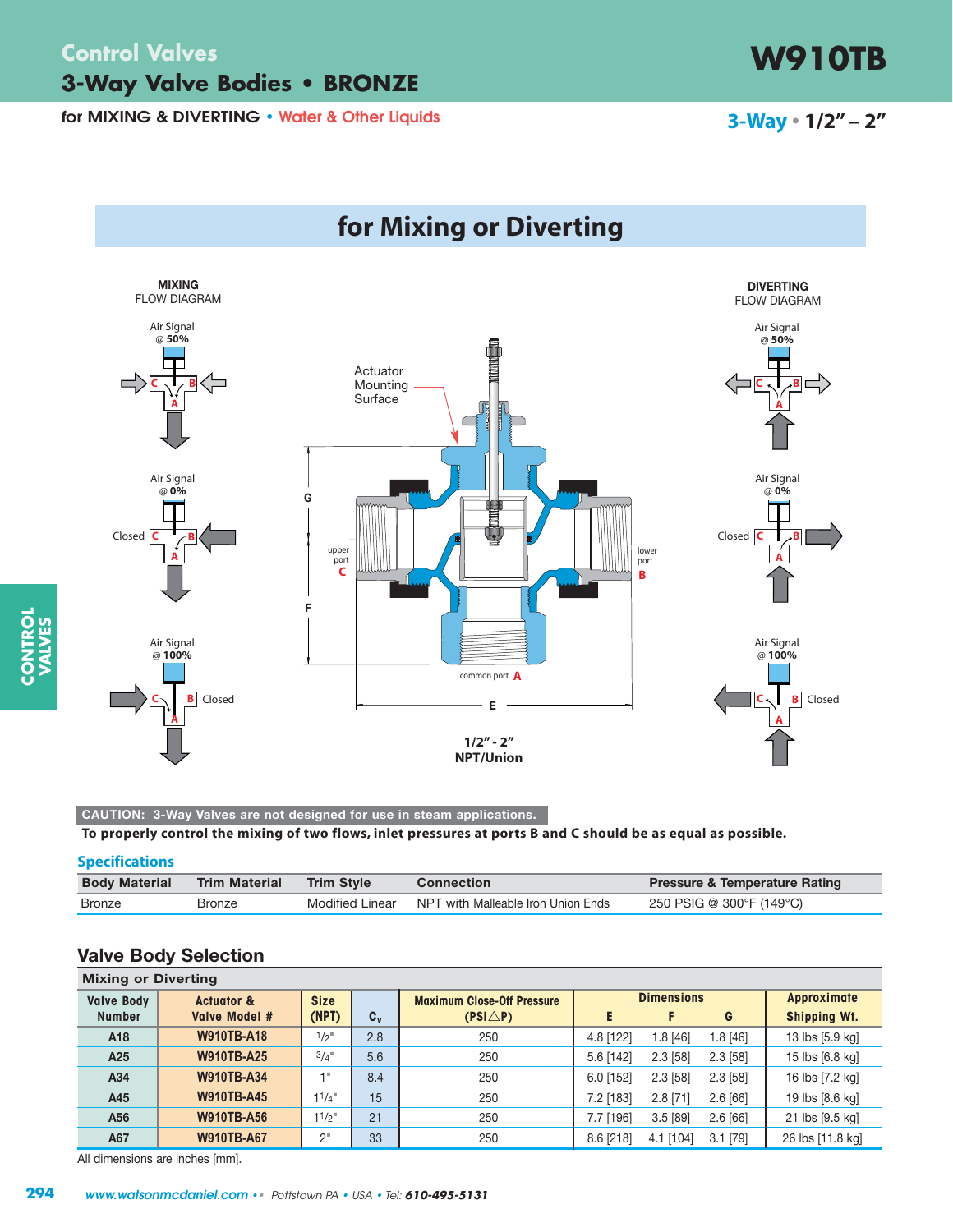# **3-Way Valve Bodies - CAST IRON Control Valves**

**for MIXING & DIVERTING • Water & Other Liquids**



**CAUTION: 3-Way Valves are not designed for use in steam applications.**

**To properly control the mixing of two flows, inlet pressures at ports B and C should be as equal as possible.**

#### **Specifications**

| <b>Body Material</b> | <b>Trim Material</b> | Trim Style             | <b>Connection</b> | <b>Pressure &amp; Temperature Rating</b> |
|----------------------|----------------------|------------------------|-------------------|------------------------------------------|
| Cast Iron            | Bronze               | <b>Modified Linear</b> | 125# Flanged      | 125 PSIG @ 300°F (149°C)                 |

#### **Valve Body Selection**

| <b>Mixing or Diverting</b> |                       |                |         |                                   |                   |            |             |                     |  |
|----------------------------|-----------------------|----------------|---------|-----------------------------------|-------------------|------------|-------------|---------------------|--|
| <b>Valve Body</b>          | <b>Actuator &amp;</b> | <b>Size</b>    |         | <b>Maximum Close-Off Pressure</b> | <b>Dimensions</b> |            | Approximate |                     |  |
| <b>Number</b>              | Valve Model #         | (FLG)          | $C_{v}$ | $(PSI\triangle P)$                |                   |            | G           | <b>Shipping Wt.</b> |  |
| <b>B75</b>                 | <b>W910TB-B75</b>     | $2^{1/2}$      | 58      | 125                               | 9.0 [229]         | 7.1 [180]  | 5.2 [132]   | 62 lbs [28 kg]      |  |
| <b>B80</b>                 | <b>W910TB-B80</b>     | 3"             | 72      | 125                               | 10.0 [254]        | 8.0 [203]  | 6.0 [152]   | 80 lbs [36 kg]      |  |
| <b>B85</b>                 | <b>W910TB-B85</b>     | $\mathcal{A}'$ | 102     | 125                               | 13.0 [330]        | 10.0 [254] | 6.9 [175]   | 140 lbs [64 kg]     |  |

All dimensions are inches [mm].



# **3-Way • 21/2" – 4"**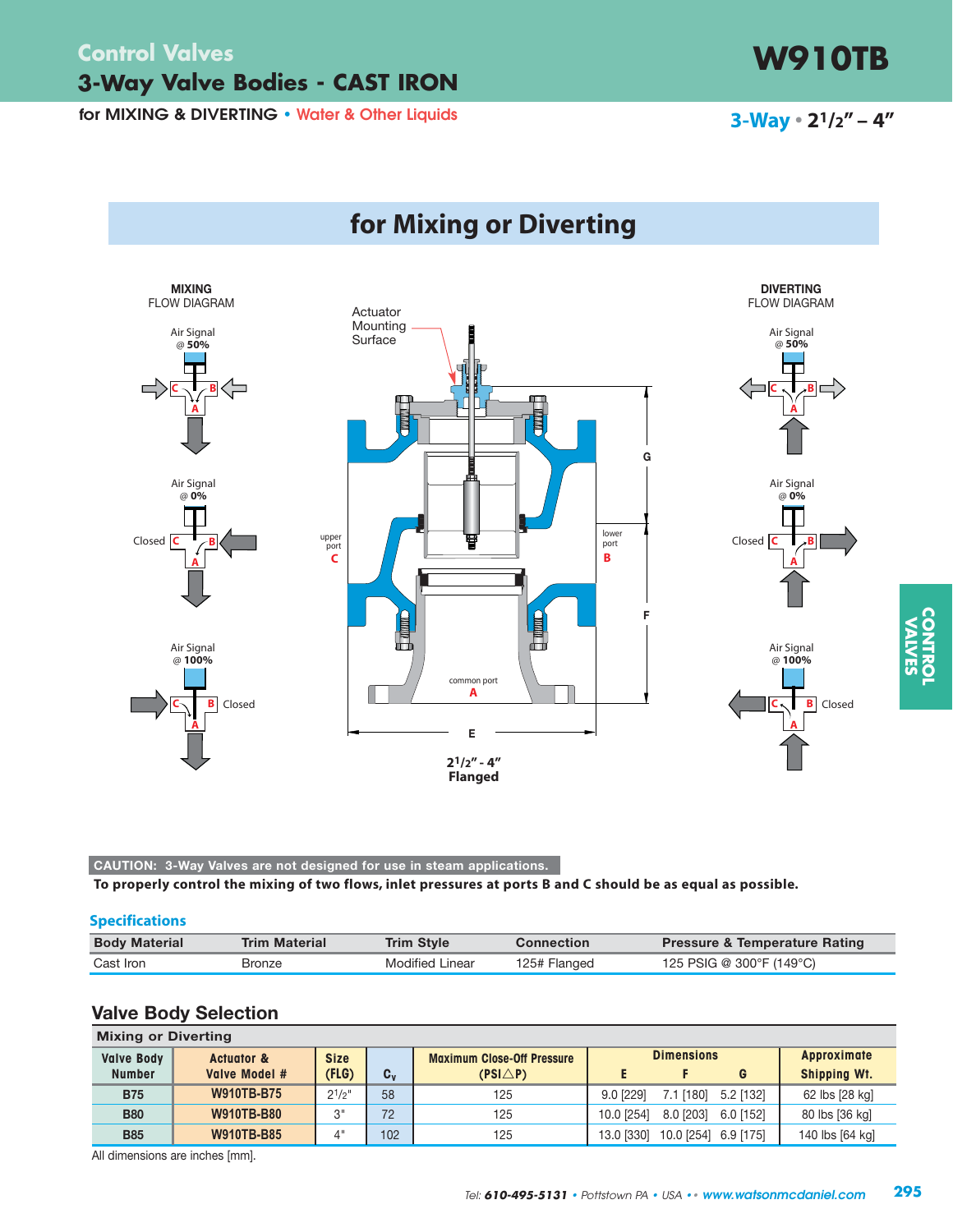

# **2-Way Valve Body • HB Series**

**CAPACITIES** – **Water** (GPM)

# **Capacity Charts**

| Inlet<br><b>Outlet</b><br><b>Reduced</b><br>$\Delta P$<br><b>Pressure</b><br><b>Pressure</b><br>Port |              |                 |
|------------------------------------------------------------------------------------------------------|--------------|-----------------|
|                                                                                                      |              |                 |
| (PSIG)<br><b>PSI</b><br>(PSIG)<br>ī"<br>1/2"<br>3/4"<br>1/2"                                         | $1^{1/2}$    | 2 <sup>''</sup> |
| C <sub>v</sub> Factors<br>6.5<br>3.5<br>5.0<br>10                                                    | 22           | 42              |
| Orifice Size (in)                                                                                    |              |                 |
| 0.88<br>0.88<br>0.88<br>0.88                                                                         | 1.25         | 1.75            |
| 48<br>89<br>136<br>4<br>68<br>1<br>5<br>137<br>96<br>178<br>274<br>0                                 | 300<br>602   | 573<br>1149     |
| 5<br>162<br>211<br>325<br>9<br>114<br>-4                                                             | 714          | 1363            |
| 119<br>170<br>339<br>$-8$<br>13<br>220                                                               | 746          | 1424            |
| 153<br>9<br>1<br>53<br>76<br>99                                                                      | 336          | 641             |
| 5<br>5<br>203<br>110<br>156<br>313<br>10                                                             | 689          | 1315            |
| 197<br>0<br>10<br>138<br>255<br>393<br>211<br>274<br>422<br>$-7$<br>148<br>17                        | 865<br>929   | 1651<br>1773    |
| 5<br>174<br>226<br>10<br>122<br>348                                                                  | 765          | 1460            |
| 10<br>156<br>223<br>290<br>5<br>447<br>15                                                            | 983          | 1876            |
| 172<br>246<br>320<br>492<br>$\mathbf{0}$<br>15                                                       | 1082         | 2066            |
| 328<br>20<br>177<br>252<br>505<br>$-5$                                                               | 1110         | 2119            |
| 15<br>5<br>133<br>189<br>246<br>379<br>10<br>10<br>173<br>247<br>321<br>494                          | 833<br>1088  | 1591<br>2076    |
| 20<br>194<br>361<br>555<br>5<br>277<br>15                                                            | 1221         | 2330            |
| 205<br>$-3$<br>23<br>293<br>381<br>587                                                               | 1291         | 2464            |
| 25<br>5<br>152<br>217<br>282<br>434                                                                  | 955          | 1822            |
| 15<br>232<br>331<br>15<br>431<br>663<br>30                                                           | 1459         | 2785            |
| 482<br>5<br>25<br>260<br>371<br>742<br>0<br>30<br>262<br>375<br>487<br>750                           | 1631<br>1649 | 3115<br>3149    |
| 250<br>357<br>40<br>464<br>714<br>10                                                                 | 1570         | 2997            |
| 324<br>463<br>601<br>925<br>30<br>20<br>50                                                           | 2035         | 3886            |
| 15<br>35<br>370<br>529<br>687<br>1057                                                                | 2326         | 4440            |
| $\overline{7}$<br>43<br>376<br>537<br>697<br>1073                                                    | 2361         | 4507            |
| 70<br>10<br>307<br>438<br>570<br>877<br>50<br>30<br>472<br>675<br>877<br>1350                        | 1929<br>2970 | 3682<br>5670    |
| 80<br>30<br>534<br>763<br>992<br>1525<br>50                                                          | 3356         | 6407            |
| 17<br>63<br>544<br>777<br>1010<br>1554                                                               | 3418         | 6526            |
| 85<br>15<br>406<br>580<br>754<br>1160                                                                | 2552         | 4872            |
| 837<br>1089<br>60<br>40<br>586<br>1675<br>100                                                        | 3684         | 7034            |
| 40<br>643<br>918<br>1193<br>60<br>1836<br>23<br>77<br>655<br>936<br>1217<br>1872                     | 4039<br>4119 | 7710<br>7864    |
| 110<br>15<br>452<br>645<br>839<br>1290                                                               | 2838         | 5418            |
| 85<br>668<br>954<br>1240<br>1908<br>40<br>125                                                        | 4199         | 8015            |
| 50<br>75<br>782<br>1117<br>1452<br>2233                                                              | 4913         | 9380            |
| 31<br>94<br>794<br>1135<br>1475<br>2270                                                              | 4993         | 9532            |
| 130<br>20<br>560<br>800<br>1040<br>1600<br>100<br>50<br>800<br>1143<br>1485<br>2285                  | 3519<br>5027 | 6718<br>9598    |
| 150<br>70<br>80<br>904<br>1291<br>1678<br>2582                                                       | 5680         | 10844           |
| 40<br>110<br>933<br>1333<br>1733<br>2666                                                             | 5865         | 11196           |
| 666<br>952<br>150<br>25<br>1237<br>1903                                                              | 4187         | 7994            |
| 931<br>1329<br>115<br>60<br>1728<br>2659<br>175<br>1052<br>75<br>100<br>1503<br>1953<br>3005         | 5850<br>6612 | 11167<br>12622  |
| 48<br>127<br>1072<br>1531<br>1990<br>3062                                                            | 6736         | 12859           |
| 175<br>713<br>1324<br>25<br>1018<br>2037                                                             | 4481         | 8554            |
| 130<br>1061<br>3031<br>70<br>1515<br>1970<br>200                                                     | 6668         | 12730           |
| 90<br>110<br>1183<br>1690<br>2196<br>3379<br>56<br>144<br>1729<br>1210<br>2247<br>3457               | 7434<br>7606 | 14192<br>14521  |
| 225<br>798<br>1140<br>25<br>1482<br>2281                                                             | 5017         | 9578            |
| 170<br>80<br>1273<br>1819<br>2364<br>3637<br>250                                                     | 8002         | 15276           |
| 120<br>130<br>1443<br>2062<br>2680<br>4124                                                           | 9072         | 17319           |
| 73<br>177<br>1487<br>2125<br>2762<br>4249                                                            | 9348         | 17846           |
| 270<br>$\overline{30}$<br>951<br>1359<br>1766<br>2718<br>200<br>100<br>1535<br>2193<br>2850<br>4385  | 5979<br>9648 | 11414<br>18418  |
| 300<br>140<br>160<br>1723<br>3199<br>4922<br>2461                                                    | 10828        | 20672           |
| 211<br>89<br>1765<br>2521<br>3277<br>5042                                                            | 11093        | 21177           |

| Inlet<br><b>Pressure</b><br>(PSIG) | <b>Outlet</b><br><b>Pressure</b><br>(PSIG) | $\Delta P$<br><b>PSI</b> | <b>Reduced</b><br>Port<br>1/2" | 1/2"            | 3/4"     | ī"       | $1^{1/2}$  | 2 <sup>''</sup> |
|------------------------------------|--------------------------------------------|--------------------------|--------------------------------|-----------------|----------|----------|------------|-----------------|
|                                    |                                            | C <sub>v</sub> Factors   |                                |                 |          |          |            |                 |
|                                    |                                            |                          | 3.5                            | 5.0             | 6.5      | 10       | 22         | 42              |
|                                    | Orifice Size (in)                          |                          | 0.88                           | 0.88            | 0.88     | 0.88     | 1.25       | 1.75            |
| $\overline{5}$                     | 4                                          | 1                        | 3.5                            | 5.0             | 6.5      | 10       | 22         | 42              |
|                                    | $\mathbf 0$                                | 5                        | 7.8                            | 11              | 15       | 22       | 49         | 94              |
|                                    | $\overline{7}$                             | 3                        | 6.1                            | 8.7             | 11       | 17       | 38         | 73              |
| 10                                 | 5                                          | 5                        | 7.8                            | 11              | 15       | 22       | 49         | 94              |
|                                    | $\mathbf{0}$                               | 10                       | $\overline{11}$                | 16              | 21       | 32       | 70         | 133             |
|                                    | 10                                         | 5                        | 7.8                            | $\overline{11}$ | 15       | 22       | 49         | 94              |
| 15                                 | $\overline{5}$                             | 10                       | $\overline{11}$                | 16              | 21       | 32       | 70         | 133             |
|                                    | $\mathbf{0}$                               | 15                       | 14                             | 20              | 26       | 39       | 86         | 165             |
|                                    | 25                                         | $\overline{5}$           | 7.8                            | $\overline{11}$ | 15       | 22       | 49         | 94              |
| 30                                 | 15                                         | 15                       | 14                             | 19              | 25       | 39       | 85         | 163             |
|                                    | $\overline{7}$                             | 23                       | 17                             | 24              | 31       | 48       | 106        | 203             |
|                                    | 40                                         | 10                       | 11                             | 16              | 21       | 32       | 70         | 133             |
| 50                                 | 30                                         | 20                       | 16                             | 22              | 29       | 45       | 98         | 188             |
|                                    | 16                                         | 34                       | 20                             | 29              | 38       | 58       | 128        | 244             |
|                                    | 70                                         | 10                       | 11                             | 16              | 21       | 32       | 70         | 133             |
| 80                                 | 50                                         | 30                       | 19                             | 27              | 36       | 55       | 120        | 230             |
|                                    | 30                                         | 50                       | 25                             | 35              | 46       | 70       | 155        | 296             |
|                                    | 85                                         | 15                       | 14                             | 19              | 25       | 39       | 85         | 163             |
| 100                                | 65                                         | 35                       | 21                             | 30              | 38       | 59       | 130        | 248             |
|                                    | 40                                         | 60                       | 27                             | 39              | 50       | 78       | 171        | 326             |
| 125                                | 110                                        | 15                       | 14                             | 19              | 25       | 39       | 85         | 163             |
|                                    | 85<br>52                                   | 40<br>73                 | 22<br>30                       | 32<br>43        | 41<br>56 | 63<br>86 | 139<br>188 | 266<br>360      |
|                                    | 130                                        | 20                       | 16                             | 22              | 29       | 45       | 98         | 188             |
| 150                                | 100                                        | 50                       | 25                             | 35              | 46       | 71       | 156        | 297             |
|                                    | 63                                         | 87                       | 33                             | 47              | 60       | 93       | 205        | 391             |
|                                    | 175                                        | 25                       | 18                             | 25              | 33       | 50       | 110        | 210             |
| 200                                | 130                                        | 70                       | 29                             | 42              | 54       | 84       | 184        | 351             |
|                                    | 87                                         | 113                      | 37                             | 53              | 69       | 106      | 234        | 446             |
|                                    | 225                                        | 25                       | 18                             | 25              | 33       | 50       | 110        | 210             |
| 250                                | 170                                        | 80                       | 31                             | 45              | 58       | 89       | 197        | 376             |
|                                    | 111                                        | 139                      | 41                             | 59              | 77       | 118      | 260        | 495             |
|                                    | 270                                        | 30                       | 19                             | 27              | 36       | 55       | 120        | 230             |
| 300                                | 200                                        | 100                      | 35                             | 50              | 65       | 100      | 220        | 420             |
|                                    | 134                                        | 166                      | 45                             | 64              | 84       | 129      | 283        | 540             |

Note: 1) Capacities based on  $70^{\circ}$ F water (SG = 1.00).

2) Capacities based on 100% of Cv.

Note: The Steam Capacity Chart is based on ISA Standard 75.01.01-2007 (60534-2-1 Mod). It assumes pipe sizes equal to the size of the valve ports, with no attached fittings.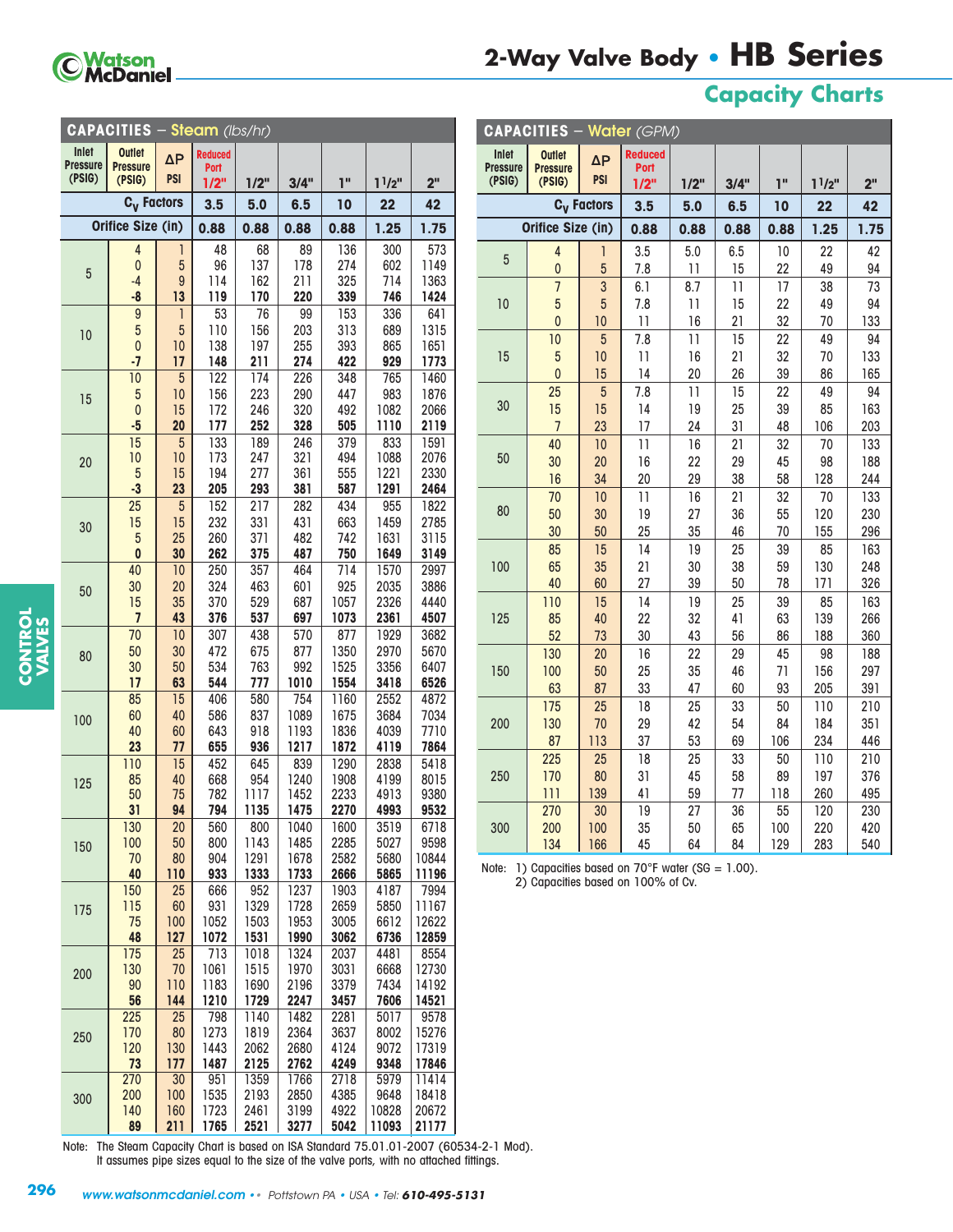

# **Capacity Chart**

**for MIXING & DIVERTING • Water & Other Liquids**

# **W910TB Mixing & Diverting** (3-Way Valves)

| <b>CAPACITIES</b> - Water (GPM)<br><b>3-WAY VALVES</b>                                         |                 |                                      |                 |             |             |                |             |            |                 |  |  |
|------------------------------------------------------------------------------------------------|-----------------|--------------------------------------|-----------------|-------------|-------------|----------------|-------------|------------|-----------------|--|--|
| Inlet pressures should be within 5% of each other. Specify if service is for other than water. |                 |                                      |                 |             |             |                |             |            |                 |  |  |
|                                                                                                |                 | Size, Body Number & Coefficient (Cv) |                 |             |             |                |             |            |                 |  |  |
|                                                                                                | 1/2"            | 3/4''                                | 1 <sup>''</sup> | $1^{1}/4''$ | $1^{1}/2''$ | 2 <sup>n</sup> | $2^{1}/2''$ | 3''        | 4 <sup>''</sup> |  |  |
| <b>Pressure</b><br><b>Drop</b>                                                                 | A18             | A25                                  | A34             | A45         | A56         | A67            | <b>B75</b>  | <b>B80</b> | <b>B85</b>      |  |  |
| $(PSI\triangle P)$                                                                             | $Cv = 2.8$      | $Cv = 5.6$                           | $Cv = 8.4$      | $Cv = 15$   | $Cv = 21$   | $Cv = 33$      | $Cv = 58$   | $Cv = 72$  | $Cv = 102$      |  |  |
|                                                                                                | 2.8             | 5.6                                  | 8.4             | 15          | 21          | 33             | 58          | 72         | 102             |  |  |
| 3                                                                                              | 4.8             | 10                                   | 15              | 26          | 36          | 57             | 100         | 125        | 177             |  |  |
| 5                                                                                              | 6.3             | 13                                   | 19              | 34          | 47          | 74             | 130         | 161        | 228             |  |  |
| 10                                                                                             | 8.9             | 18                                   | 27              | 47          | 66          | 104            | 183         | 228        | 323             |  |  |
| 15                                                                                             | $\overline{11}$ | 22                                   | 33              | 58          | 81          | 128            | 225         | 279        | 395             |  |  |
| 20                                                                                             | 13              | 25                                   | 38              | 67          | 94          | 148            | 259         | 322        | 456             |  |  |
| 25                                                                                             | 14              | 28                                   | 42              | 75          | 105         | 165            | 290         | 360        | 510             |  |  |
| 30                                                                                             | 15              | 31                                   | 46              | 82          | 115         | 181            | 318         | 394        | 559             |  |  |
| 40                                                                                             | 18              | 35                                   | 53              | 95          | 133         | 209            | 367         | 455        | 645             |  |  |
| 50                                                                                             | 20              | 40                                   | 59              | 106         | 148         | 233            | 410         | 509        | 721             |  |  |
| 60                                                                                             | 22              | 43                                   | 65              | 116         | 163         | 256            | 449         | 558        | 790             |  |  |
| 70                                                                                             | 23              | 47                                   | 70              | 125         | 176         | 276            | 485         | 602        | 853             |  |  |
| 80                                                                                             | 25              | 50                                   | 75              | 134         | 188         | 295            | 519         | 644        | 912             |  |  |
| 90                                                                                             | 27              | 53                                   | 80              | 142         | 199         | 313            | 550         | 683        | 968             |  |  |
| 100                                                                                            | 28              | 56                                   | 84              | 150         | 210         | 330            | 580         | 720        | 1020            |  |  |
| 125                                                                                            | 31              | 63                                   | 94              | 168         | 235         | 369            | 648         | 805        | 1140            |  |  |
| 150                                                                                            | 34              | 69                                   | 103             | 184         | 257         | 404            |             |            |                 |  |  |
| 175                                                                                            | 37              | 74                                   | 111             | 198         | 278         | 437            |             |            |                 |  |  |
| 200                                                                                            | 40              | 79                                   | 119             | 212         | 297         | 467            |             |            |                 |  |  |
| 225                                                                                            | 42              | 84                                   | 126             | 225         | 315         | 495            |             |            |                 |  |  |
| 250                                                                                            | 44              | 89                                   | 133             | 237         | 332         | 522            |             |            |                 |  |  |

Note: Oil service or high temperature service requires special O-ring.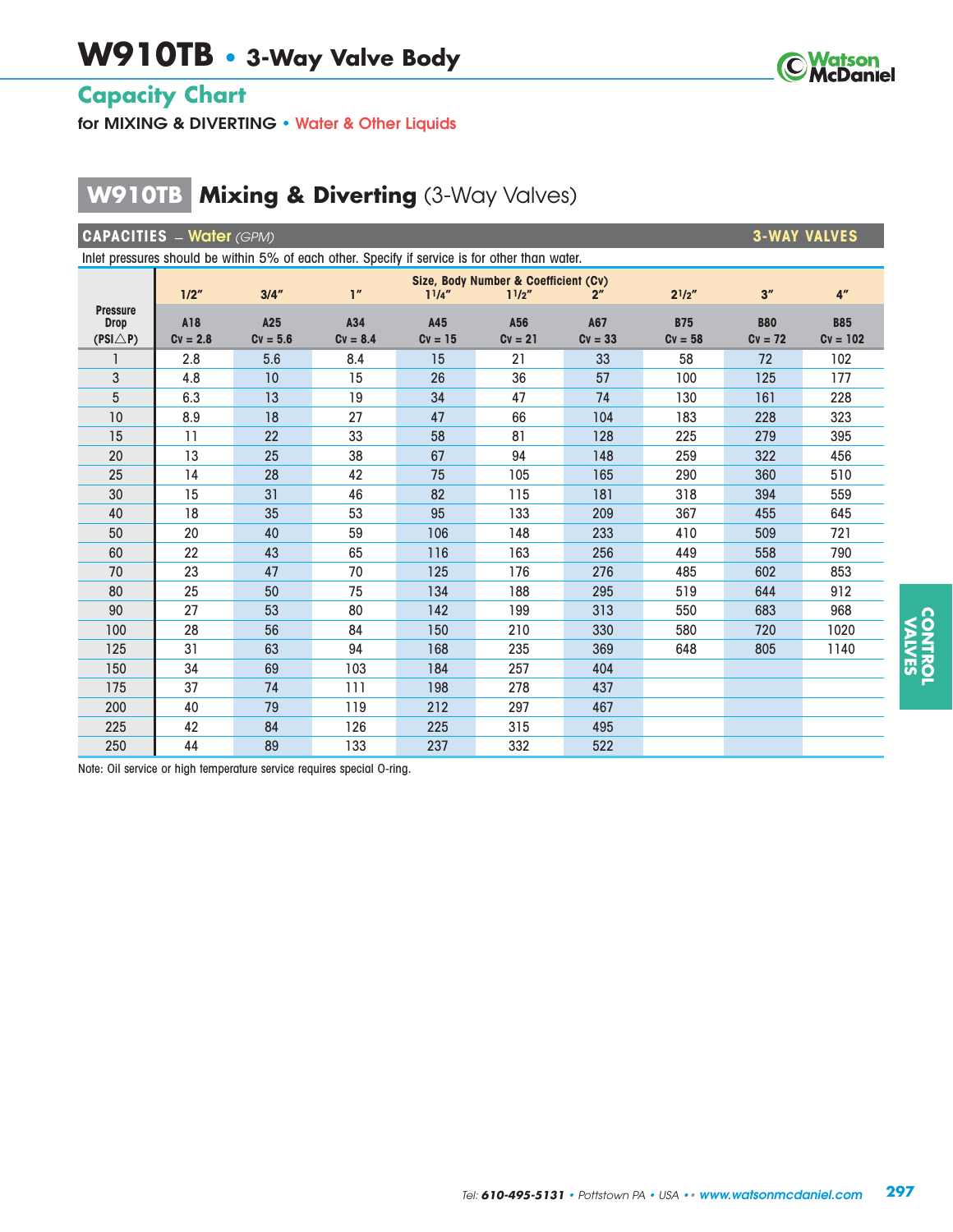

# **Control Loop**

**Introduction** Understanding a Control Loop

#### **Sensor for Temperature Control (Thermocouple or RTD)**

Electronic Temperature Sensors are available with both Type J and Type K Thermocouples, as well as RTD sensors. A thermocouple (T/C) is made from two dissimilar metals that generate electrical voltage directly with changes in temperature. An RTD (Resistance Temperature Detector) is a variable resistor that will change its electrical resistance in direct proportion to changes in temperature in a precise, repeatable and nearly linear manner. The weatherproof head provides a conduit connection and can be used to house a transmitter (optional). The stem is either welded directly to the 1/2" NPT threaded connection, or is spring-loaded.



# **CONTROL VALVES**

#### **Stem (Sheath)**

All Thermocouples and RTDs are furnished with a 316 stainless steel stem, with the internal wiring packed in powdered ceramic. The screw head cover style is available in two stem types: welded and spring loaded. The welded stem is suitable for use in liquid applications. The spring-loaded stem is designed to bottom out inside a thermowell, providing maximum heat sensitivity. Spring-loaded stems are not pressure tight and may allow process media to escape; therefore, they must always be installed in a thermowell.

The insertion length (U) of a thermocouple or RTD represents its depth into the process vessel or thermowell. Thermocouples and RTDs are available in standard U-lengths from 2" to 24". Other lengths are available upon special order; consult factory.

> An electro-pneumatic transducer that converts an electrical signal (4-20 mA) from the Controller to an air signal (3-15 PSI) for supply to the top of the

actuator of the control valve.

**TA901**

**Electropneumatic (I/P) Transducer** 



#### **Series Controller**

**TR890**

The user-interface which allows adjustment of the set point and controls the electrical signals received from the sensor and outputted to the I/P Transducer. The TR893 is the most common controller model due to its larger, more user-friendly size.





### **Air Filter/Regulator** This device is recommended for

**TA987** 

filtering and regulating the pressure of plant compressed air to the inlet of the I/P Transducer, which ensures the delivery of clean, dry air at the proper pressure to the pneumatic actuator.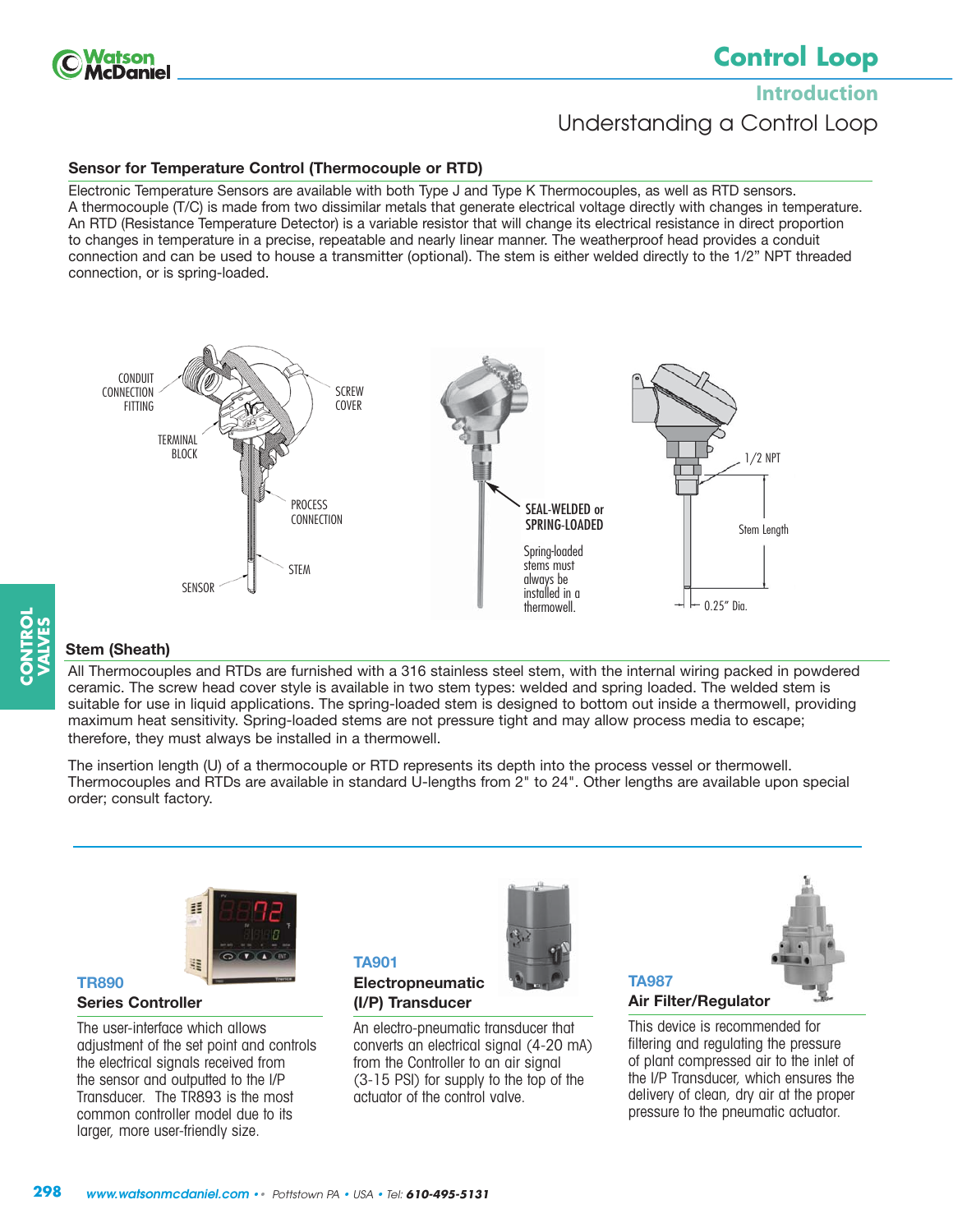# **Control Loop**



**CONTROL VALVES**

# **Introduction**

Understanding a Control Loop

**Heat Exchanger (Instantaneous Water Heater)** 



A control loop is a process management system designed to maintain a process variable at a desired set point. Each step in the loop works in conjunction with the others to manage the system. Once the set point has been established, the control loop operates using a four-step process.

#### using a sensor, which can be a thermocouple or RTD transmitter.



**3**

#### **Compare**

Evaluate the measurement of the current condition against the set point using an electronic PID controller.

#### **Respond**

Reacts to any error that may exist between the measured temperature value and the temperature set point by generating a corrective pneumatic signal.

#### **Affect 4**

Actuate the control valve that will produce a change in the process variable.

The loop continually cycles through the steps, affecting the process variable (water temperature) in order to maintain the desired temperature set point.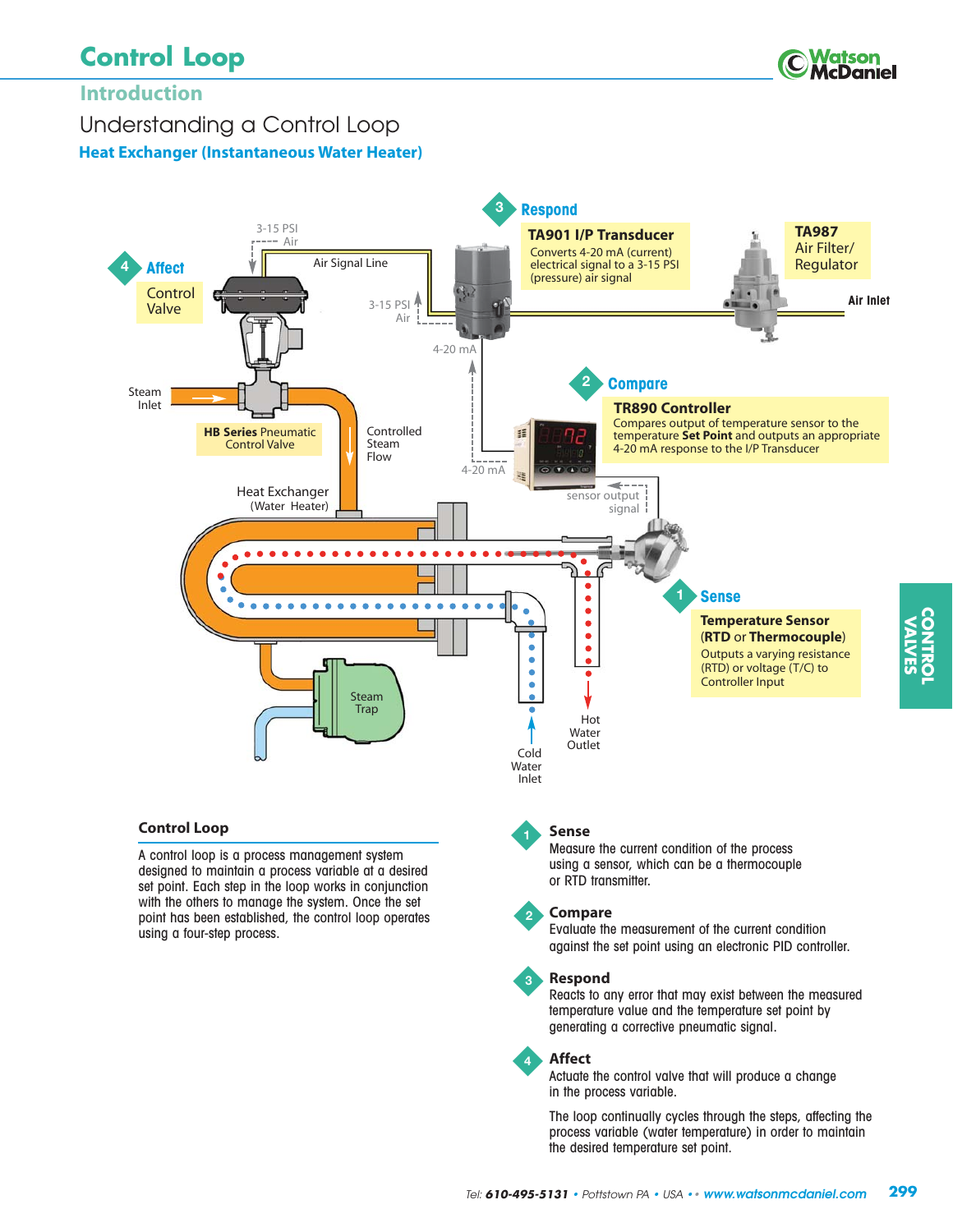

# **Controllers**

**Introduction** Design and Operation of an Electronic PID Controller



#### **Description**

A controller is a comparative device that receives an input signal from a measured process variable, compares this value with that of a predetermined control point value (set point), and determines the appropriate amount of output signal required by the final control element to provide corrective action within a control loop.

#### **Principle of Operation (Electronic PID Controller)**

An electronic sensor (thermocouple, RTD or transmitter) installed at the measurement location continuously sends an input signal to the controller. At set intervals, the controller compares this signal to a predefined set point. If the input signal deviates from the set point, the controller sends a corrective electric output signal to the control element. This electric signal must be converted to a pneumatic signal when used with an air operated valve, such as a Watson McDaniel HB Series Control Valve. The conversion can be made using a Watson McDaniel TA901 I/P Transducer, which converts a 4 to 20 mA electric signal to a 3 to 15 PSI air signal. As an option, a Valve Positioner such as the Watson McDaniel CA2000 may be used to send an air signal to the Control Valve. These Positioners can be controlled with a 3-15 psi air signal from a Pneumatic Controller or a 4-20 mA signal from a PID Controller.

#### **Features (Electronic PID Controller)**

Watson McDaniel Electronic Controllers have full auto-tuning and PID capabilities, and offer a host of available options, including user selectable inputs, outputs and ranges.

**PID Control** is a feature of Watson McDaniel TR890 Electronic Controllers. PID combines the proportional, integral and derivative functions into a single unit.

- **Proportional (P)** Proportional control reacts to the size of the deviation from set point when sending a corrective signal. The size of the corrective signal can be adjusted in relation to the size of the error by changing the width of the proportional band. A narrow proportional band will cause a large corrective action in relation to a given amount of error, while a wider proportional band will a cause smaller corrective action in relation to the same amount of error.
- **Integral (I)** Integral control reacts to the length of time that the deviation from set point exists when sending a corrective signal. The longer the error exists, the greater the corrective signal.
- **Derivative (D)** Derivative control reacts to the speed in which the deviation is changing. The corrective signal will be proportional to the rate of change within the process.

**Auto-Tuning** will automatically select the optimum values for **P**, **I** and **D**, thus eliminating the need for the user to calculate and program these values at system startup. This feature can be overridden when so desired. On some models, the control element can be manually operated.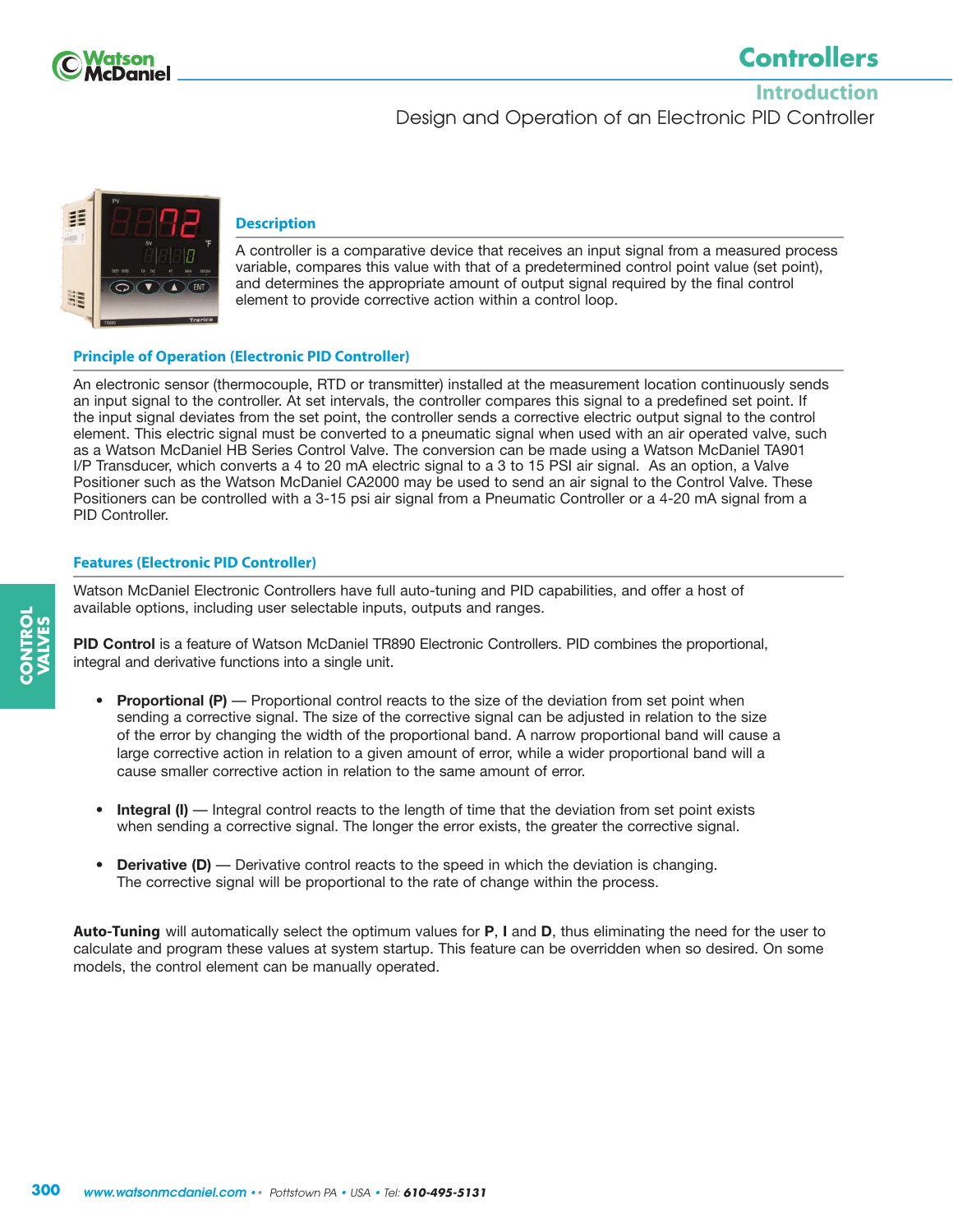# **Controllers**



### **Introduction**

Design and Operation of an Electronic PID Controller

#### **Selecting an Electronic PID Controller**

When selecting a PID controller, the following parameters must be specified. (Refer to the TR890 Series Electronic PID Controller Specifications and Model Coding chart on the following two pages.)

#### **1) Model (Case Size)**

The Case Size selection is determined by both available and designed space, and controller features. Watson McDaniel Electronic Controllers are available in the following panel sizes:

**TR891**: 48 x 48 mm (1/16 DIN) **TR893**: 96 x 96 mm (1/4 DIN) TR892: 72 x 72 mm TR894: 96 (H) x 48 (W) mm (1/8 DIN)

#### **2) Input**

The Input is the measurement signal received by the controller from the sensor. One of the following three input types can be specified for the controller: 8: Universal, 4: Current or 6: Voltage. The Universal input type is switchable between Thermocouple, RTD and mV input signals.

If temperature will be measured with a thermocouple or RTD sensor, the Universal input type must be selected for the controller (Model Code Position  $2 = 8$ ). If another process variable such as PRESSURE is being measured, verify the type of output signal from that sensor. If it's 4-20 mA or 0-10 Volts then the Current or Voltage input option would be chosen, respectively.

#### **3) Control Output**

The Control Output is the corrective signal transmitted from the controller to the control device. One of the following four control output types can be specified for the controller: I: 4-20 mA DC, Y: On/Off Contact, P: Solid State Relay (SSR) Driver or V: 0-10 VDC.

The most common control devices are the TA901 Electro-pneumatic (I/P) Transducer and CA2000-Series Valve Positioner with built-in I/P transducer, both of which accept a 4-20 mA signal. For these devices, the 4-20 mA control output type must be selected for the controller (Model Code Position 3 = I). The TA901 or CA2000-Series output an air signal to the actuator of the Control Valve, which is the final control element of the feedback loop.

The On/Off Contact and SSR Driver control output types are typically used to switch on AC power to a load. If the SSR Driver control output is selected, an external solid state relay (SSR) is required and can be used for activating electrical equipment with larger current requirements.

#### **4) Power Supply**

The power supply requirement for the electronic controller must be specified. The available choices are: 100-240 VAC, 50/60 Hz or 24 V AC/DC, 50/60Hz.

#### **5) Event Output (Option)**

The Event Output is used to signal an external device when an alarm condition is detected. Various alarm types can be detected by the controller. These include deviation of the measured value from the set value, the measured value exceeding absolute limits (i.e., high and low level alarm) and heater break/loop alarm (i.e., heater current outside of normal limits). If selected as an option, the controller will have two Event Outputs. In the case of a high/low alarm, one output is used for the high level alarm and the other for the low level alarm.

#### **6) Options: Analog Output & Digital Input**

The Analog Output is an optional secondary signal that transmits either the measured process value (PV), the target set value (SV) or the Control Output value from the controller to a remote data acquisition device, such as a recorder, personal computer or display unit. One of the following three analog output types can be specified for the controller: 0-10 mV DC, 4-20 mA DC or 0-10 V DC. The analog output type is independent of the measured input type or the control output type. However, the analog output type selection must be compatible with the data acquisition device input.

The Digital Input is an optional input that can be specified for the controller. The digital input functions as an On/Off switch and can be programmed to activate the Set Value Bias or Standby mode, or switch the Control Action type (i.e., to Reverse Acting or Direct Acting).

Note: The Analog Output and Digital Input combination is not available for Model TR891. Only one of these options can be selected for this model.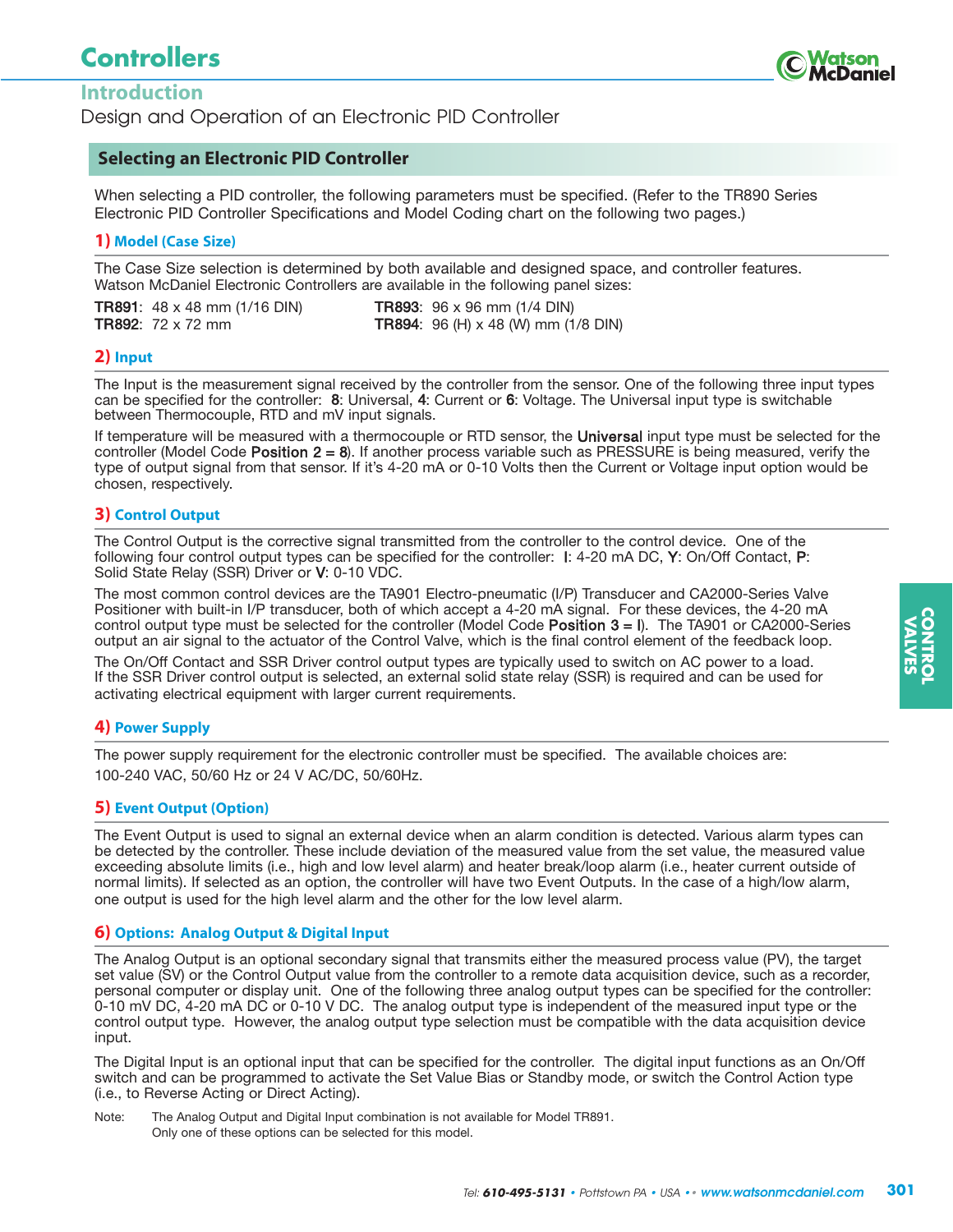# **TR890** Series **Control Valves Electronic PID Controllers**

# Features PID & Auto-tuning





The **TR890 Series** Electronic PID Controller is designed for use on applications where large load changes are expected, or extreme accuracy and fast response times are needed. With full auto-tune capabilities and a large selection of available inputs, the TR890 Series is ideally suited for use with a Watson McDaniel Control Valve.

**Use of a Watson McDaniel No. TA987 Air Filter/Regulator is recommended for filtering and regulating the pressure of plant compressed air, and for delivering clean, dry air at the proper pressure to pneumatic control devices.**

#### **Approximate Shipping Weights:**

TR891: 0.4 lbs [0.17 kg] TR892: 0.6 lbs [0.28 kg] TR893: 0.7 lbs [0.33 kg] TR894: 0.5 lbs [0.24 kg]

| <b>Specifications</b>              |                                                                                                                                                                                                                                                                                                                                               |  |  |  |  |  |  |
|------------------------------------|-----------------------------------------------------------------------------------------------------------------------------------------------------------------------------------------------------------------------------------------------------------------------------------------------------------------------------------------------|--|--|--|--|--|--|
| <b>Models</b>                      | TR891: 48 x 48 mm (1/16 DIN)<br><b>TR892:</b> $72 \times 72$ mm<br><b>TR893:</b> $96 \times 96$ mm (1/4 DIN)<br><b>TR894:</b> $96 \times 48$ mm (1/8 DIN)                                                                                                                                                                                     |  |  |  |  |  |  |
| <b>Control</b>                     | <b>Control Mode: Auto-Tuning PID</b><br><b>Action:</b> Reverse acting (field switchable to direct acting)                                                                                                                                                                                                                                     |  |  |  |  |  |  |
| <b>Proportional</b><br><b>Band</b> | Off, 0.1-999.9% Full Scale<br>Integral Time: Off, 1-6000 sec.<br>Derivative Time: Off, 1-3600 sec.                                                                                                                                                                                                                                            |  |  |  |  |  |  |
| <b>Accuracy</b>                    | ± 0.3%                                                                                                                                                                                                                                                                                                                                        |  |  |  |  |  |  |
| <b>Display</b>                     | Process Value: 4 Digit, 20 mm red LED<br>Set Value: 4 digit, 10.2 mm green LED<br>Sampling Cycle: 0.25 seconds                                                                                                                                                                                                                                |  |  |  |  |  |  |
| <b>Inputs</b>                      | <b>Universal:</b> (switchable between)<br>Thermocouple: B, R, S, K, E, J, T, N, PL II, WRe5-26 (U,L (DIN 43710)<br>RTD: Platinum 100 $\Omega$ , 3-Wire<br>mV: (scalable) -10-10, 0-10, 0-20, 0-50, 10-50, 0-100 mV DC<br><b>Current:</b> (scalable) 4-20, 0-20 mA<br><b>Voltage:</b> $-1-1$ , 0-1, 0-2, 0-5, 1-5, 0-10 VDC                    |  |  |  |  |  |  |
| <b>Control</b><br>Output           | <b>Current:</b> 4-20 mA (load resistance: 600 $\Omega$ maximum)<br><b>Contact:</b> Proportional cycle,<br>1-120 sec. (capacity: 240 VAC 2 A resistive / 1.2 A inductive)<br><b>SSR Drive Voltage:</b> Proportional cycle 1-120 sec.<br>(output rating: $12 \pm 1.5$ VDC / 30 mA maximum)<br><b>Voltage: 0-10 VDC</b><br>Load Current 2 mA max |  |  |  |  |  |  |
| <b>Power</b>                       | <b>Supply Voltage:</b> 100-240 VAC, 50/60 Hz or 24 VAC/VDC 50/60 Hz                                                                                                                                                                                                                                                                           |  |  |  |  |  |  |
| <b>Requirements</b>                | <b>Consumption:</b><br>100-240 VAC, 15VA<br>24 VDC, 8W<br>24 VAC, 9VA                                                                                                                                                                                                                                                                         |  |  |  |  |  |  |
| Data Storage                       | Nonvolatile EEPROM memory                                                                                                                                                                                                                                                                                                                     |  |  |  |  |  |  |
|                                    | <b>Case Material</b> Polyphenylene Oxide (PPO)                                                                                                                                                                                                                                                                                                |  |  |  |  |  |  |
|                                    | <b>Ambient Temp.</b> 14°F (-10°C) to 122°F (50°C)                                                                                                                                                                                                                                                                                             |  |  |  |  |  |  |
| <b>Humidity</b>                    | Maximum: 90% RH, non-condensing                                                                                                                                                                                                                                                                                                               |  |  |  |  |  |  |

#### **Event Outputs**

|                 | (Contact Capacity: 240 VAC, 1 A/resistive load)                                                                                                                               |
|-----------------|-------------------------------------------------------------------------------------------------------------------------------------------------------------------------------|
|                 | Dual Event Outputs (High and/or Low Alarms)                                                                                                                                   |
|                 | Single Event Output + Heater Break Alarm (includes CT30A sensor)                                                                                                              |
|                 | Single Event Output + Heater Break Alarm (includes CT50A sensor)                                                                                                              |
| <b>Options:</b> |                                                                                                                                                                               |
|                 | Analog Output: $0-10$ mV DC (output resistance $10 \Omega$ )                                                                                                                  |
|                 | Analog Output: 4-20 mA DC (load resistance $300 \Omega$ max)                                                                                                                  |
|                 | Analog Output: 0-10 VDC (load current 2 mA max)                                                                                                                               |
|                 | Digital Input (switch) including:                                                                                                                                             |
|                 | Set Value Bias setting range of -1999 - 5000, standby or DA/RA Selection<br>Operated by either non-voltage contact or open collector<br>input rated at approx. 5V DC/1mA max. |
|                 |                                                                                                                                                                               |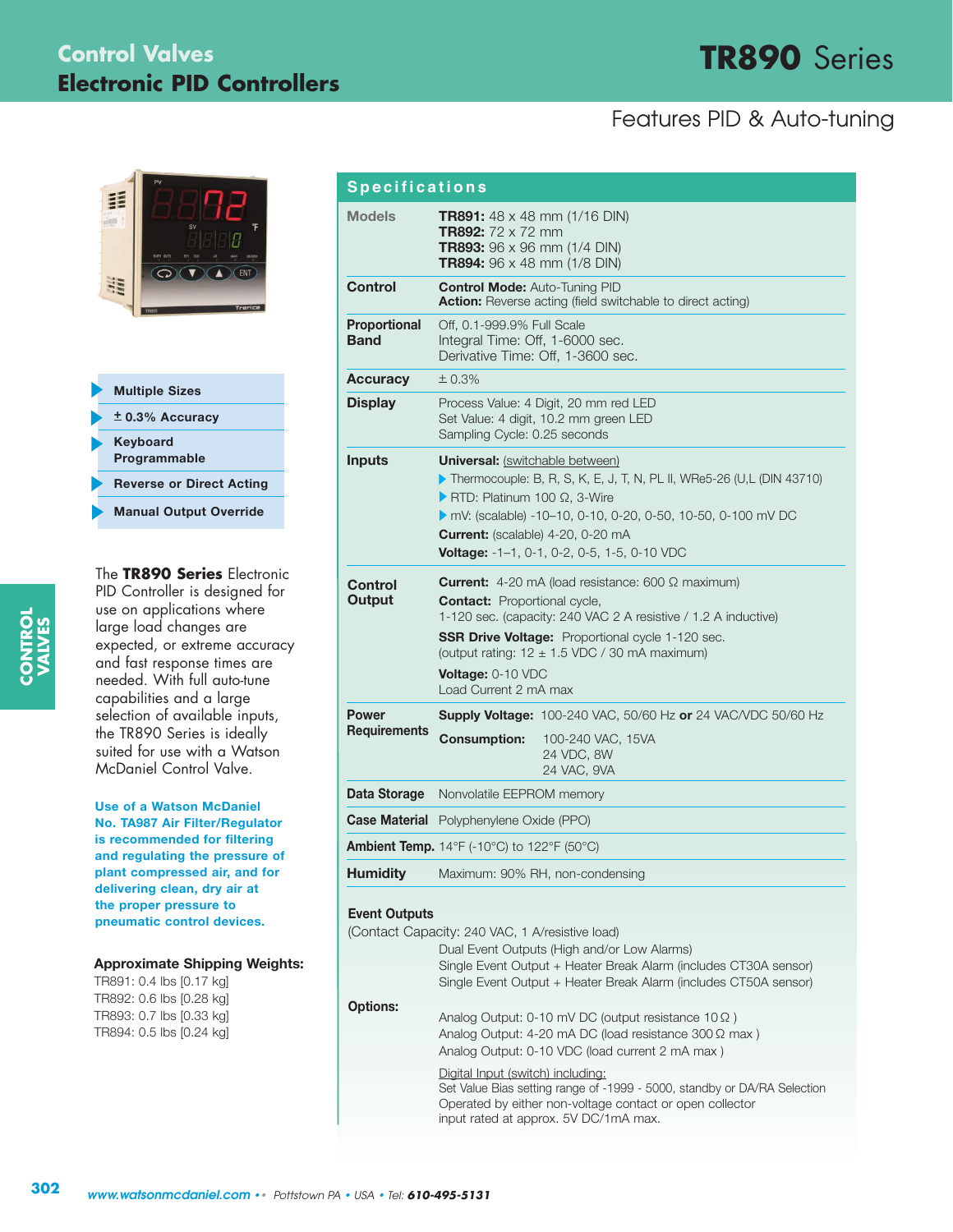# **Electronic PID Controllers Control Valves**

# **TR890** Series

# Features PID & Auto-tuning





PANEL CUTOUT DIMENSIONS

#### **HOW TO ORDER** (Model Coding) Sample Order Number: TR893 8 I 90 1 00

|                                                              | 2                            | 3                                                                             | 4                                                                                                                                | 5                                                                                                                                                                               | 6                                                                                                                                                                                                                                                                                                                        |
|--------------------------------------------------------------|------------------------------|-------------------------------------------------------------------------------|----------------------------------------------------------------------------------------------------------------------------------|---------------------------------------------------------------------------------------------------------------------------------------------------------------------------------|--------------------------------------------------------------------------------------------------------------------------------------------------------------------------------------------------------------------------------------------------------------------------------------------------------------------------|
| <b>Model</b>                                                 | Input                        | <b>Control Output</b>                                                         | <b>Power Supply</b>                                                                                                              | <b>Event Output</b>                                                                                                                                                             | <b>Options</b>                                                                                                                                                                                                                                                                                                           |
| <b>TR891</b><br><b>TR892</b><br><b>TR893</b><br><b>TR894</b> | 8 Universal<br>4 mA<br>6 VDC | $14-20 \text{ mA}$<br>Y On/Off Contact<br><b>P</b> SSR Driver<br>$V$ 0-10 VDC | 100-240 VAC, 50/60 Hz<br>90<br>24 VAC/VDC, 50/60 Hz<br>08<br>Event Outputs<br>2 or 3 require<br><b>Control Outputs</b><br>Y or P | 0 None<br>1 Dual Event<br>(high and/or low)<br>2 Single Event<br>(high or low) and<br>heater break CT30A<br><b>Single Event</b><br>3<br>(high or low) and<br>heater break CT50A | 00 None<br>30 Analog Output (0-10 mVDC)<br>40 Analog Output (4-20 mA)<br>60 Analog Output (0-10 VDC)<br>08 Digital Input (switch)<br>38 Digital Input (switch) with<br>0-10 mVDC* Analog Output<br>48 Digital Input (switch)<br>with 4-20 mA* Analog Output<br>68 Digital Input (switch) with<br>0-10 VDC* Analog Output |

\**Not available with Model TR891*

#### **Electronic PID Controller Dimensions** – units: inches [mm]

| Model        |             |             | C           | D            | н         | W           |
|--------------|-------------|-------------|-------------|--------------|-----------|-------------|
| <b>TR891</b> | 1.77 [45]   | $1.77$ [45] | $0.43$ [11] | $3.94$ [100] | 1.89 [48] | $1.89$ [48] |
| <b>TR892</b> | 2.68 [68]   | $2.68$ [68] | $0.43$ [11] | $3.94$ [100] | 2.83 [72] | 2.83 [72]   |
| <b>TR893</b> | $3.63$ [92] | $3.63$ [92] | $0.43$ [11] | $3.94$ [100] | 3.78 [96] | $3.78$ [96] |
| <b>TR894</b> | l.77 [451   | $3.63$ [92] | 0.43 [11]   | $3.94$ [100] | 3.78 [96] | $1.89$ [48] |

#### **Programmable Ranges**

| <b>Thermocouple Inputs</b> |    |                                        | <b>RTD Inputs</b> |                                        |               |                                       | <b>Current &amp; Voltage Inputs</b> |                                        |               |                                         |
|----------------------------|----|----------------------------------------|-------------------|----------------------------------------|---------------|---------------------------------------|-------------------------------------|----------------------------------------|---------------|-----------------------------------------|
| T/C<br><b>Type</b>         |    | <b>Range Fahrenheit</b><br>Code Range  | Range<br>Code     | <b>Celsius</b><br>Range                | Range<br>Code | <b>Fahrenheit</b><br>Range            | Range<br>Code                       | <b>Celsius</b><br>Range                | Range<br>Code | <b>Range</b><br>(User-scalable Readout) |
| $B^*$                      | 15 | $0^\circ$ to 3300 $^\circ$ F           | 01                | 0° to 1800°C                           | 47            | -300° to 1100°F                       | 31                                  | -200 $^{\circ}$ to 600 $^{\circ}$ C    | 71            | $-10-10$ mV                             |
| E.                         | 21 | 0 $^{\circ}$ to 1300 $^{\circ}$ F   07 |                   | $0^\circ$ to $700^\circ C$             | 48            | $-150.0^{\circ}$ to 200.0°F           | 32                                  | $-100.0^{\circ}$ to $100.0^{\circ}$ C  | 72            | $0-10$ mV                               |
| J                          | 22 | $0^\circ$ to 1100 $^\circ$ F           | 08                | $0^\circ$ to 600 $^\circ$ C            | 49            | -150 $^{\circ}$ to 600 $^{\circ}$ F   | 33                                  | $-100.0^{\circ}$ to 300.0 $^{\circ}$ C | 73            | $0-20$ mV                               |
| K.                         | 18 | -150° to 750°F                         | 04                | $-100.0^{\circ}$ to $400.0^{\circ}$ C  | 50            | $-50.0^{\circ}$ to 120.0 $^{\circ}$ F | 34                                  | $-50.0^{\circ}$ to $50.0^{\circ}$ C    | 74            | $0-50$ mV                               |
| K                          | 19 | $0^{\circ}$ to 1500 $^{\circ}$ F   05  |                   | $0^\circ$ to 800 $^\circ$ C            | 51            | $0.0^{\circ}$ to 120.0 $^{\circ}$ F   | 35                                  | $0.0^\circ$ to $50.0^\circ$ C          | 75            | 10-50 mV                                |
| K                          | 20 | $0^{\circ}$ to 2200 $^{\circ}$ F   06  |                   | $0^\circ$ to 1200 $^\circ$ C           | 52            | $0.0^{\circ}$ to 200.0 $^{\circ}$ F   | 36                                  | $0.0^\circ$ to 100.0 $^\circ$ C        | 76            | $0-100$ mV                              |
| L                          | 28 | 0° to 1100°F   14                      |                   | $0^\circ$ to $600^\circ$ C             | 53            | $0.0^{\circ}$ to $400.0^{\circ}$ F    | 37                                  | $0.0^\circ$ to 200.0 $^\circ$ C        | 81            | $-1-1$ V                                |
| N.                         | 24 | $0^{\circ}$ to 2300 $^{\circ}$ F   10  |                   | $0^\circ$ to 1300 $^\circ$ C           | 54            | $0^\circ$ to 1000 $^\circ$ F          | 38                                  | $0.0^\circ$ to 500.0 $^\circ$ C        | 82            | $0-1$ V                                 |
| PL II                      | 25 | 0 $^{\circ}$ to 2300 $^{\circ}$ F   11 |                   | 0° to 1300°C                           |               |                                       |                                     |                                        | 83            | $0-2V$                                  |
| $\mathsf{R}$               | 16 | $0^{\circ}$ to 3100 $^{\circ}$ F   02  |                   | $0^\circ$ to 1700 $^\circ$ C           |               |                                       |                                     |                                        | 84            | $0-5V$                                  |
| S                          | 17 | $0^{\circ}$ to 3100 $^{\circ}$ F   03  |                   | $0^\circ$ to 1700 $^\circ$ C           |               |                                       |                                     |                                        | 85            | $1-5V$                                  |
| T                          | 23 | -300° to 400°F                         | 09                | $-199.9^{\circ}$ to 200.0 $^{\circ}$ C |               |                                       |                                     |                                        | 86            | $0 - 10V$                               |
| U                          | 24 | -300° to 400°F                         | 13                | $-199.9^{\circ}$ to 200 $^{\circ}$ C   |               |                                       |                                     |                                        | 94            | $0-20$ mA                               |
| <b>WRe5-26</b>             | 26 | $0^\circ$ to 4200 $^\circ$ F           | 12                | $0^\circ$ to 2300 $^\circ$ C           |               |                                       |                                     |                                        | 95            | 4-20 mA                                 |

*Range Codes are not required for ordering, but are used for field programming.* \**750°F (400°C) falls below the accuracy range*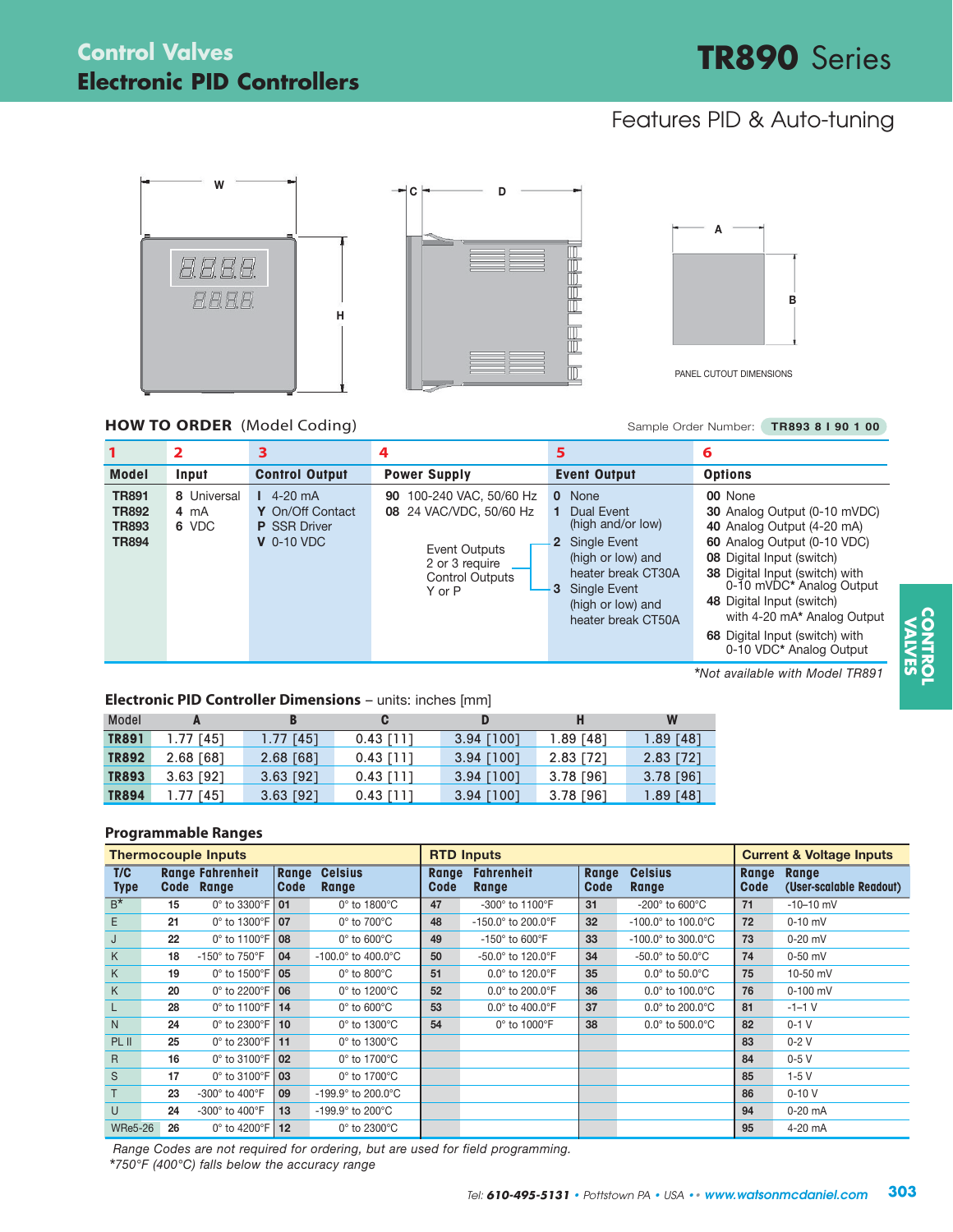# **Control Valves TA901 I/P Transducer**

### Electropneumatic







The **TA901 Electropneumatic (I/P) Transducer** converts a milliamp current signal to a linearly proportional pneumatic output pressure. This transducer is designed for control applications that require a high degree of reliability and repeatability. The TA901 is used in the control operation of valve actuators and pneumatic valve positioners in the petrochemical, HVAC, energy management, textile, paper, and food & drug industries.

**The TA901 I/P Transducer is tested and approved by Factory Mutual as Intrinsically Safe Class I, II and III, Division I, Groups C, D, E, F and G when installed in accordance with the Installation, Operation and Maintenance Instructions. It should be installed in a vertical position in a vibration-free area.**

**The Watson McDaniel TA987 Air Filter/Regulator is recommended for filtering and regulating the pressure of plant compressed air, and for delivering clean, dry air at the proper pressure to pneumatic control devices.**

#### **Specifications**

#### **Model**

TA901

**Input** 4-20 mA

#### **Output**

**CONTROL VALVES** 1-17 PSIG Per ANSI/FCI 87-2 (can be calibrated to provide 1-9 PSIG or 9-17 PSIG)

**Volume Booster**  Built-in volume booster allows flow capacity up to 20 SCFM

**Connections** Pneumatic: 1/4" NPT

Electric: 1/2" NPT

**Air Requirements** Clean, oil-free, dry air filtered

Minimum Supply Pressure: 3 PSIG

to 40 microns

Maximum Supply Pressure: 100 PSIG

Sensitivity:  $< \pm 0.1\%$  of span per PSIG

Air Consumption: 0.03 SCFH typical

Flow Rate: 4.5 SCFM at 25 PSIG supply

Relief Capacity: 2.0 SCFM at 5 PSIG above 20 PSIG setpoint

#### **Mounting**

Pipe, panel or bracket in a vibration-free area. Field adjustment will be required if mounted in a nonvertical position.

**Adjustment** Adjustable zero and span

#### **Accuracy**

Terminal Based Linearity:  $<$   $\pm$ 0.75% of span

Repeatability: < 0.5% of span

Hysteresis: < 1.0% of span Response Time: < 0.25 sec. @ 3-15 PSIG

#### **Intrinsic Safety**

Tested and approved by Factory Mutual as Intrinsically Safe Class I, II and III, Division I, Groups C, D, E, F and G when installed in accordance with Installation, Operation and Maintenance Instructions

**Ambient Temperature** -20°F (-30°C) to 140°F (60°C)

**Approximate Shipping Weight** 2.1 lbs [0.94 kg]

#### **How to Order**

#### Order using Item Number: **TA901**



BLACK-POSITIVE / WHITE-NEGATIVE







#### Unit: inches [mm].

**304** *www.watsonmcdaniel.com* •• Pottstown PA • USA • Tel: *610-495-5131*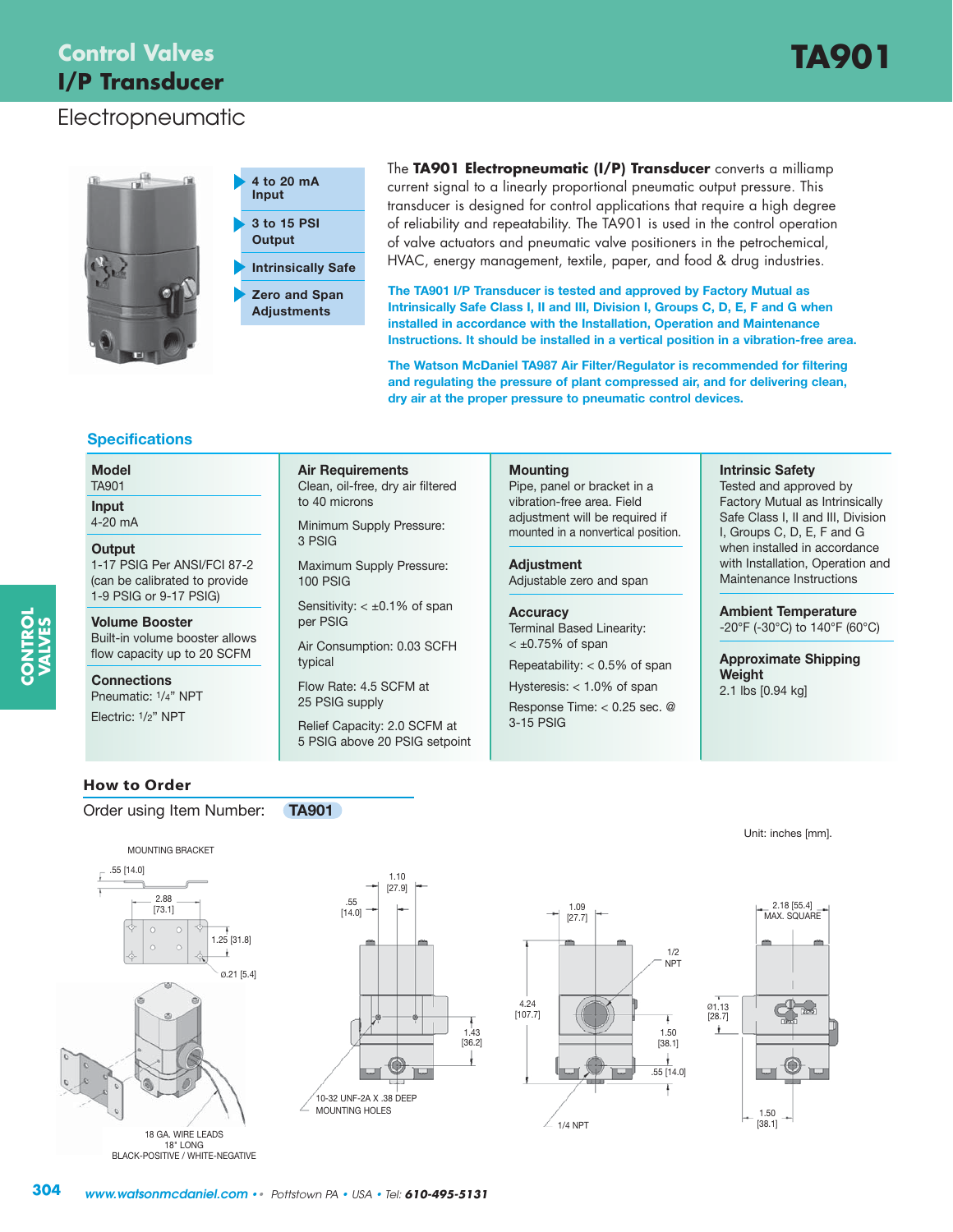



The **TA987 Air Filter/Regulator** is recommended for filtering and regulating the pressure of plant compressed air, and for delivering clean, dry air at the proper pressure to pneumatic control devices. Supply air enters the inlet port, passes through the filtering element, and exits through the reducing valve to the outlet port. The filtering element removes particles as small as 40 microns. A drip well is provided for the accumulation of oil and water and a drain cock is included to allow purging of the unit. The filtering element is readily accessible for cleaning by removal of the drip well bowl.

**The maximum allowable supply pressure to TA987 Air Filter/Regulator is 250 PSIG. Improper application may cause failure of the regulator, resulting in possible personal injury or property damage.**

#### **Specifications**

#### **Model TA987**

**Air Requirements** Maximum Supply Pressure: 250 PSIG

Output Range: 0 to 30 PSIG, adjustable Sensitivity: 0.036 PSIG

Air Consumption: < 6 SCFH

#### **How to Order**

Order using Item Number: **TA987** 

**Air Requirements (con't.)** Flow Rate: 20 SCFM at 100 PSIG supply/20 PSIG output Relief Capacity: 0.1 SCFM at

5 PSIG above setpoint Effect of Supply Pressure Variation: < 0.2 PSIG for 25 PSIG

# **Filter**

Removes particles 40 microns or greater

**Port Size** 1/4" NPT

**Housing** Cast aluminum

### **Mounting**

Side, pipe, panel or through body

**Ambient Temperature** -20°F (-30°C) to 160°F (71°C)

#### **Approximate Shipping Weight** 1.9 lbs [0.86 kg]

**CONTROL VALVES**

Units: inches [mm].



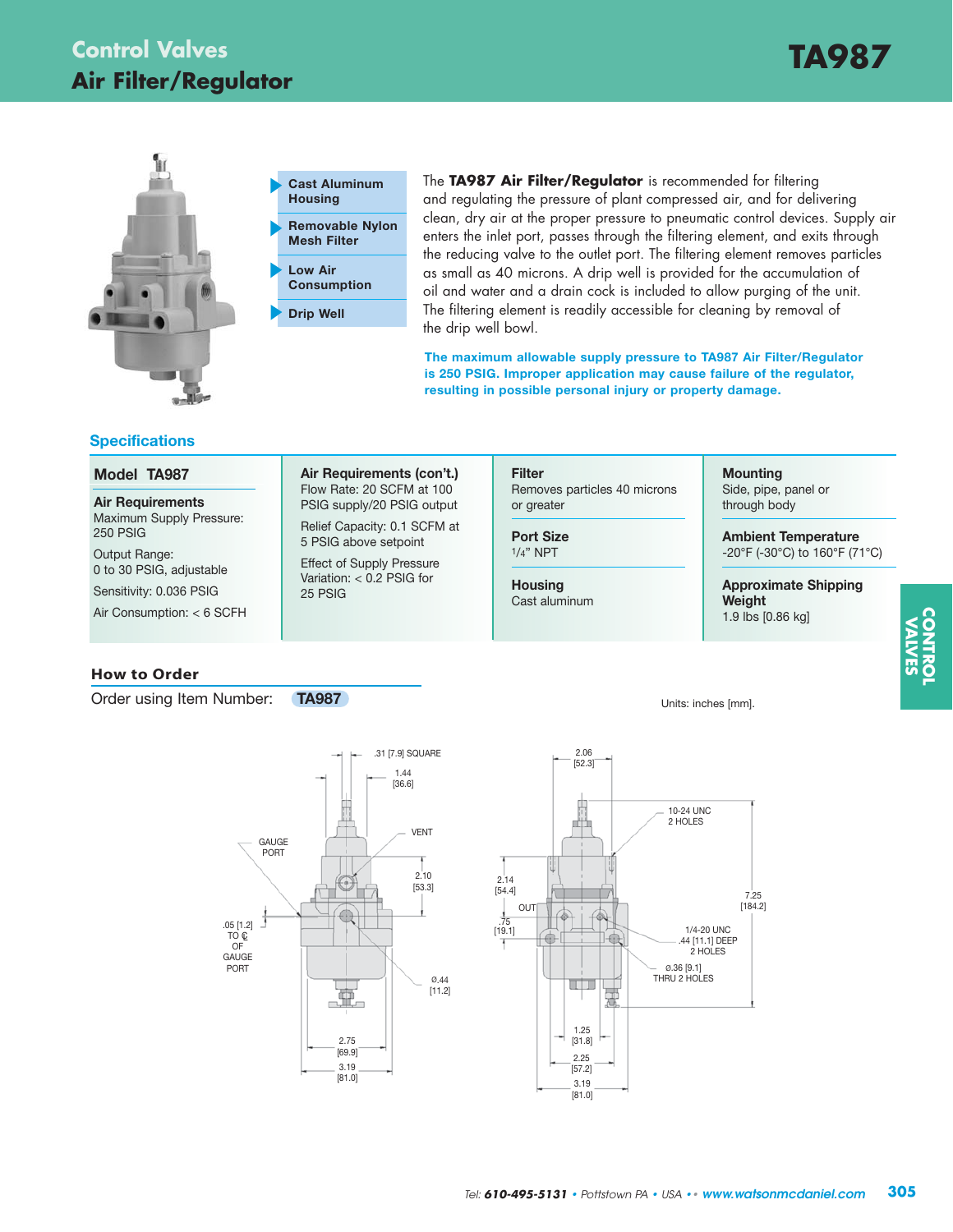# **Control Valves Electronic Temperature Sensors**

**RTD** or **Thermocouple**

### Connection Head Type



The Watson McDaniel **Connection Head** is available with both Type J and Type K Thermocouples, as well as RTD sensors. The weatherproof head provides a conduit connection and is available in cast aluminum (screw cover), polypropylene (flip cover) and stainless steel (screw cover). The stem is either welded directly to the 1/2" NPT threaded connection, or is spring-loaded to provide maximum sensitivity. The spring-loaded stem must always be installed in a thermowell.

#### **Extension wire and transmitter accessories are also available. Please consult factory.**

**For applications where the process media may be corrosive or contained under pressure, the use of a thermowell is required to prevent damage to the sensor and facilitate its removal from the process. To prevent leakage of the process media, spring loaded sensors must always be installed in a thermowell.**

#### **Specifications**

|             | Thermocouple      |                                     |                                               |                                                    |  |  |  |  |  |
|-------------|-------------------|-------------------------------------|-----------------------------------------------|----------------------------------------------------|--|--|--|--|--|
| <b>Type</b> | <b>Color Code</b> | <b>Positive Lead</b>                | <b>Negative Lead</b>                          | <b>Temperature Range</b>                           |  |  |  |  |  |
| J           | <b>Black</b>      | $Iron*$ (Fe)<br>[white]             | Constantan (Cu-Ni)<br>[red]                   | 32° to 1382°F<br>$(0^{\circ}$ to 750 $^{\circ}$ C) |  |  |  |  |  |
| K           | Yellow            | Nickel-Chromium (Ni-Cr)<br>[yellow] | Nickel-Aluminum <sup>*</sup> (Ni-Al)<br>[red] | 32° to 2282°F<br>(0 $\degree$ to 1250 $\degree$ C) |  |  |  |  |  |
|             | *magnetic lead    |                                     |                                               |                                                    |  |  |  |  |  |

#### **RTD**

| .           |                 |                       |                                |                                                                     |
|-------------|-----------------|-----------------------|--------------------------------|---------------------------------------------------------------------|
| <b>Type</b> | <b>Material</b> | Resistance $@$ 0 $°C$ | <b>Temperature Coefficient</b> | <b>Temperature Range</b>                                            |
| D           | Platinum (Pt)   | $100 \Omega$          | $a = 0.00385 \Omega/Q/C$       | $-50^\circ$ to 700 $^\circ$ F<br>$(-45^{\circ}$ to $400^{\circ}$ C) |
| M           | Platinum (Pt)   | $1000 \Omega$         | $a = 0.00385$ Ω/Ω/°C           | $-50^\circ$ to 700 $^\circ$ F<br>$(-45^{\circ}$ to $400^{\circ}$ C) |

#### **How to Order Temperature Sensors Example Model Code: TJD Z 04 U W A**

| <b>Sensor Type</b>                                                                                                  | <b>Stem Style</b>            | <b>Stem Length</b>                                                                                     | <b>Hot Junction</b>                        | <b>Connection</b>                                                         | <b>Head Material</b>                                             |
|---------------------------------------------------------------------------------------------------------------------|------------------------------|--------------------------------------------------------------------------------------------------------|--------------------------------------------|---------------------------------------------------------------------------|------------------------------------------------------------------|
| <b>TJD</b> Type $J(T/C)$<br><b>TKD</b> Type $K(T/C)$<br><b>TDD</b> 100 $\Omega$ RTD<br><b>TMD</b> 1000 $\Omega$ RTD | <b>Z</b> 316SS, $1/4$ " O.D. | 02 $2^{1/2}$ Stem<br><b>04</b> 4" Stem<br><b>06</b> 6" Stem<br><b>09</b> 9" Stem<br><b>12</b> 12" Stem | Ungrounded (T/C)<br>U<br>3-Wire (RTD)<br>D | <b>S</b> Spring Loaded,<br>$1/2$ " NPT<br><b>W</b> Welded.<br>$1/2$ " NPT | A Aluminum<br><b>P</b> Polypropylene<br><b>S</b> Stainless Steel |

T/C = Thermocouple

Other sensor styles available. Other Lengths: Specify in inches (24" maximum)

| <b>Description</b><br>Sensors<br>Type J (Thermocouple)<br>Type K (Thermocouple)<br>$100 \Omega$ RTD |
|-----------------------------------------------------------------------------------------------------|
|                                                                                                     |
|                                                                                                     |
|                                                                                                     |
|                                                                                                     |
| 1000 $\Omega$ RTD                                                                                   |
| <b>Hot Junction</b>                                                                                 |
| T/C: Ungrounded                                                                                     |
| RTD: Platinum. 3-Wire                                                                               |
| 316 stainless steel                                                                                 |
| $1/4"$ diameter                                                                                     |
| <b>Insulation</b> Ceramic                                                                           |
| Cast aluminum, polypropylene or                                                                     |
| stainless steel                                                                                     |
| <b>Process Connection</b>                                                                           |
| 1/2" NPT welded or spring-loaded                                                                    |
| <b>Conduit Connection</b>                                                                           |
| 3/4" NPT Female                                                                                     |
| <b>Approximate Shipping Weight</b>                                                                  |